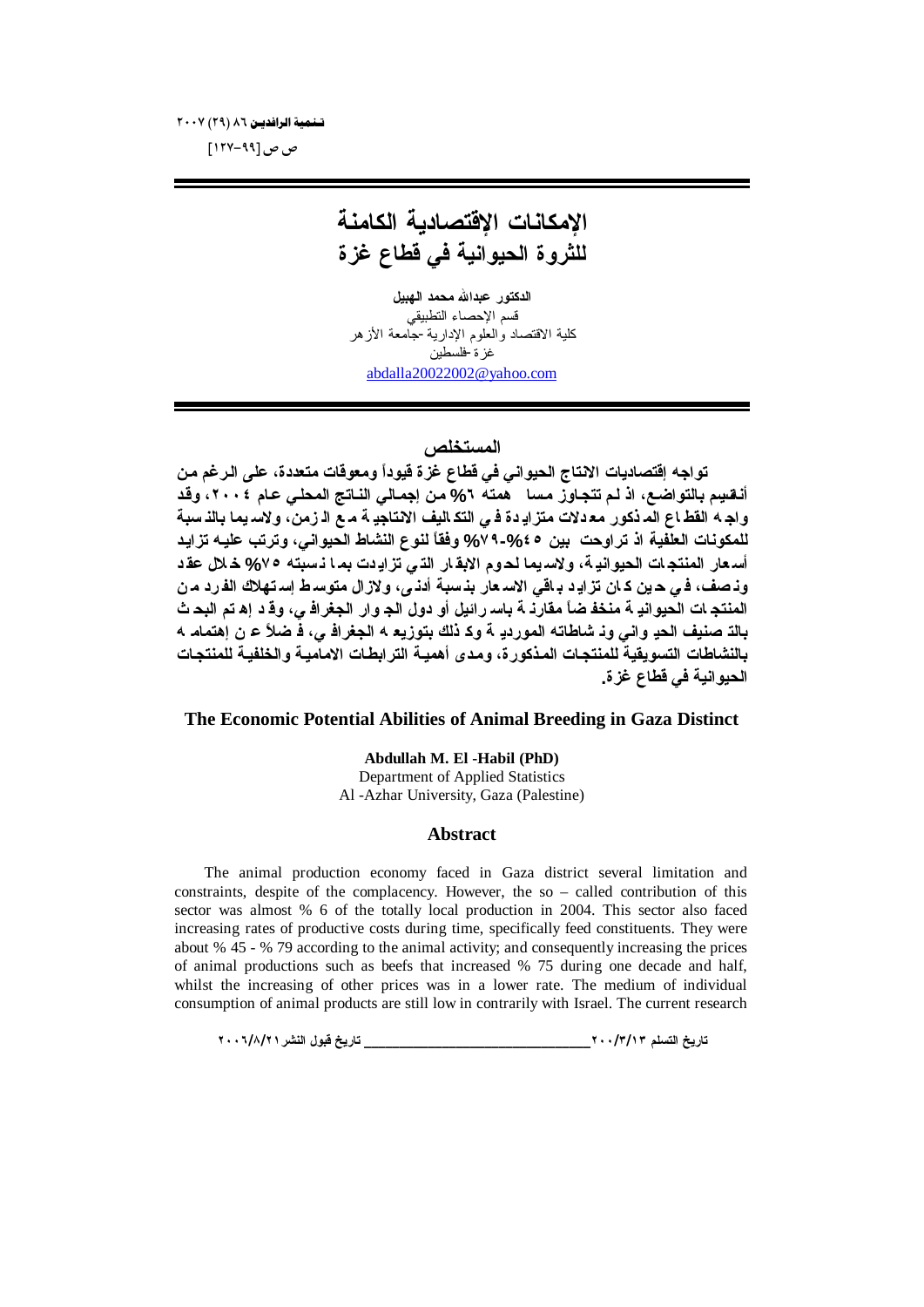focused on the animal products, activities and geographical distribution, as well as the marketing activities of the mentioned products and the range of the important coherences of backgrounds of the animal productions in Gaza district.

المقدمة

يعاني الإقتصاد الفلسطيني في قطاع غزة في الوقت الحالي من صعوبات كبيرة ومعوفات تراكمت عبر عشرات السنين، وهذا يتطلب تطوير موارده الإنتاجية، وعملية النطوير هذه من شأنها أن نساعد في زيادة الدخل القومي والنقليل من إعتماد إقتصاد قطاع غز ة على المصادر الخار جبة.

فمن المعروف أنّ الناتج الإجمالي المحلي لقطاع غزة منخفض جدا، فمعدل الدخل الممكن التصرف به للفرد الواحد في قطاع غزة يعادل حوالي ٧٠% من نظيره في الضفة الغربية ويعادل ٢٠% من نظيره في إسرائيل، وهذه المعطيات تعكس مدى ضعف أداء إقتصاد قطاع غزة، ويعد إقتصاد قطاع الإنتاج الحيواني من اِقتصاديات القطاع الضعيفة نوعا ما، فهناك فقط ٣% من قوة العمل الفعلية تعملٌ في قطاع الإنتاج الحيواني والخدمات المتعلقة به، لذلك فمن الأهمية بمكان إستمرار اجر اء الدر اسات البحثية وذلك من أجل نطوير ٍ هذا المور د المهام.

## أهداف الد<sub>ا</sub> اسة

الوقوف على الوضع الحالي لقطاع الإنتاج الحيواني ومحاولة إيجاد أفضل السبل لتحسين القطاع المذكور وتطويره، والبحث عن الأفاق الكامنة لهذا النشاط، سواء من خلال زيادة إستغلال الأنشطة القائمة أو بالتطلع إلى أفاق جديدة.

## منهج الدراسة

للوصول إلى القاعدة المعلوماتية المطلوبة صممت استمارة اشتملت جميع البنود التبي يلزم الحصول على معلومات حولها، وقسمت أسئلة الاستمارة على أربعة أقسام خاصة بكل من أصحاب مزارع النزبية والنجار ومستهلكي اللحوم وأصحاب المصانع التي ترتبط بقطاع الإنتاج الحيواني.

وَجْمَعْتُ الْمَعْلُومَاتْ بِالشَّكْلِ الأَتْبَى: بْاستخدام أسلوب المسح المبداني الشَّامل لأصحاب المصانع المرتبطة بقطاع الإنتاج الحيواني، ومسح ميداني شبه شامل لأصحاب مزارع النربية، وأسلوب العينة الطبقية للمستهلكين، ومسح ميداني شبه شامل للتجار .

وجدير بالذكر أن الاستمارات المستخدمة والتي بلغ عددها ٥٠٠ استمارة قد عبئت فی منتصف عام ۲۰۰۶ بوساطة مساعدین مؤهلین تم تدریبهم وإعدادهم جیدا لمهذا الغرض، ثم تمت مراجعة الاستمارات وندقيقها مكتبيا والعودة إلىي الموقع عند اللزوم، وتمت عملية الترميز وإدخال البيانات للحاسوب، ومن ثم تبويبها وتحليلها باستخدام بر نامج الحاسوب الإحصائي المعروف SPSS.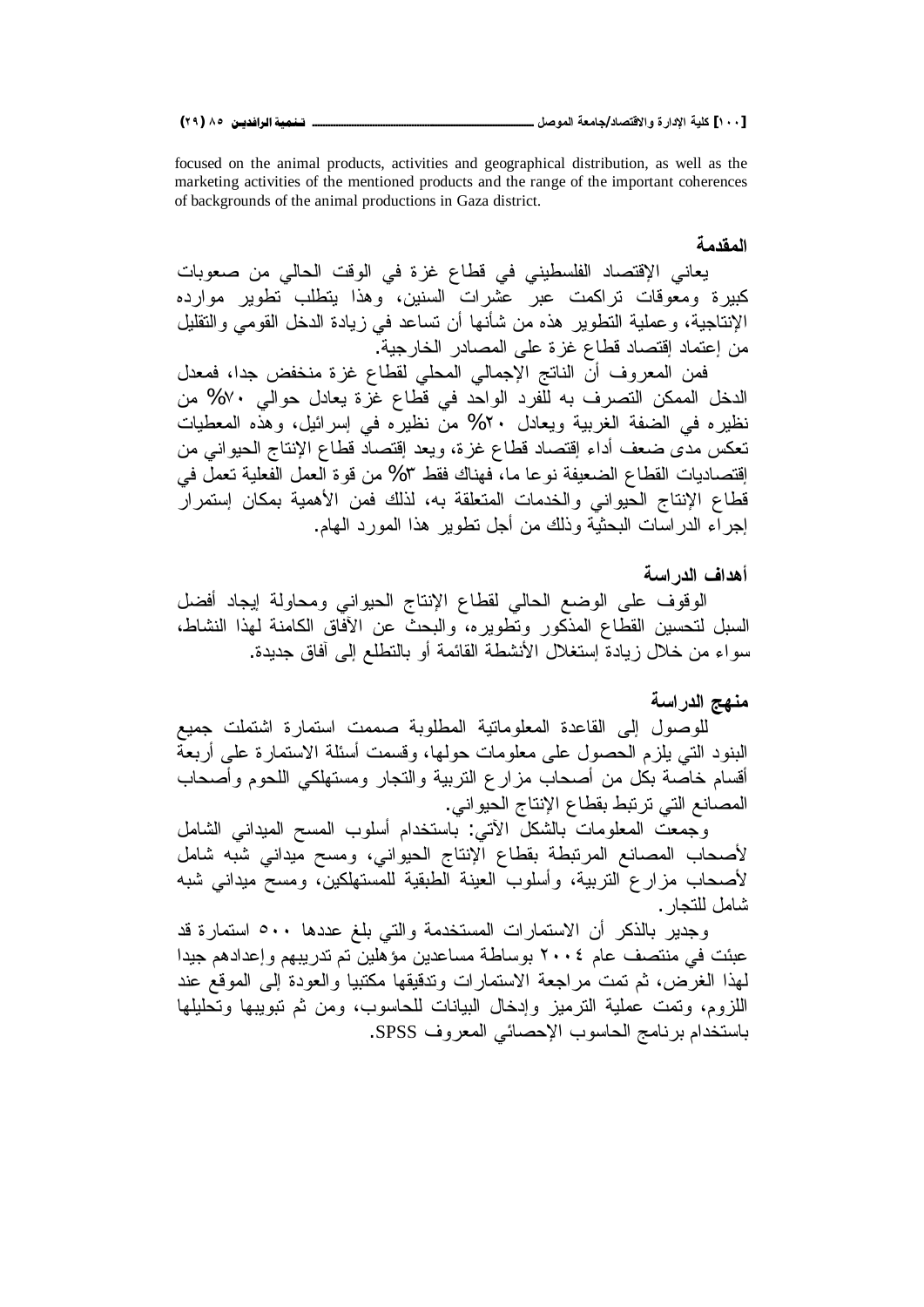**ŖŨŹųœűſƑżŗƒƈŒƍƒšƃŒŖƍŧśƃŒųœűƀƃƇƋŒŧƃŒŴŰƍƃŒ .Î**

بعد القطاع الزراعي أحد القطاعات الإنتاجية الرئيسة اقتصاديات قطاع غزة، ونقدر مساهمة القطاع الزراعي في إجمالي الناتج المحلي في بحوالي.٢٠%، وتقدر مساهمة قطاع الإنتاج الحيواني في الإنتاج الزراعي بحوالي ٣٠% عام ٢٠٠٤. وتعد هذه المسّاهمة مرتفعة نسبياً إذا ما قورنت بمساهمة القطاع الصناعي الذي لا نتجاوز مساهمته 1% من إجمالي الناتج المحلي، ونزداد أهمية هذا القطاع إذا ما أخذنا في الاعتبار أن كثيراً من النشاطات الصناعبة الفلسطينية تعتمد أساسا على تصنيع المنتجات الزراعية، مثل صناعة التعليب ومنتجات الألبان والجلود ومشتقاتها وغير ذلك من الصناعات الخفيفة، أي أن هناك علاقة تشابكية بين القطاع الزر اعي وباقي القطاعات الاقتصادية الأخرى، وهذا يعني أن أي تغير في مستوى النشاط في القطاع الزراعي سيؤثر مباشرة على بقية القطاعات في الاقتصاد الوطني، ومن ثم يؤثر على مستوى الناتج القومي في الاقتصاد الفلسطيني ككل.

وقد نعرض مسنوى النشاط في القطاع الزراعي عامة وفي قطاع الثروة الحيوانية خاصة إلى تغيرات كبيرة خلال السنوات القليلة الماضية، فعلّى سبيل المثال ارتفعت فيمة الإنتاج الزراعي الفلسطيني في قطاع غزة من ١٢٤ مليون دولار عام ۱۹۸۸ إلى حوالى ۲۰۰ مليون دولار عام ۲۰۰۰، وقد كان لإندلاع انتفاضة الأقصبي في أواخر عام ٢٠٠٠ أثر في زيادة مستوى النشاط الزراعي في قطاع غزة، إذ فرضت إسرائيل القيود على حركة العمال الفلسطينيين من القطاع إلى إسرائيل، مما دفع الكثير منهم إلى البحث عن عمل في القطاع الزراعي داخل القطاع، مما أدى إلى وجود نوع من النشاط الزراعي المكثف في جوانب مختلفة من القطاع الزراعي.

أما بالنسبة للصادرات والواردات الفلسطينية، فيمكن النمييز بين الصادرات والواردات من إسرائيل وإليها أو باقي العالم الخارجي، إذ أن أكثر من ٤٠% من الصادرات الزراعية نذهب إلى السوق الإسرائيلية، وذلك عندما نكون المعابر مفتوحة، كما أن معظم الواردات نأتي من السوق الإسرائيلية. ونشمل منتجات قطاع الثروة الحيوانية ما يأتبي:

ا**لأبقار** : وتعد من المصـادر الهامة لدخل قطـاع الثروة الحيوانية في قطـاع غزة، إذ تتم تربيتها بشكل أساسي للحصول على منتجات الألبان، ويقدر عدد الأبقار الحلوب في قطاع غزة بحوالى ١٥٠٠ رأس تتوزع على معظم مناطق القطاع من شماله إلى جنوبه، وهي موزعة على ملكيات صغيرة وليس على مز ار ع کبير ة.

ا**لضأن والمعاعز** : لم يجر تعداد رسمي لأعداد الماعز والضأن في قطاع غزة، ولكن تقدر أعداد الماعز بحوالي ١٥٠ ألف رأس، توزع على ملكيات صغيرة، ونستخدم بشكل أساسي لإنتاج اللحوم.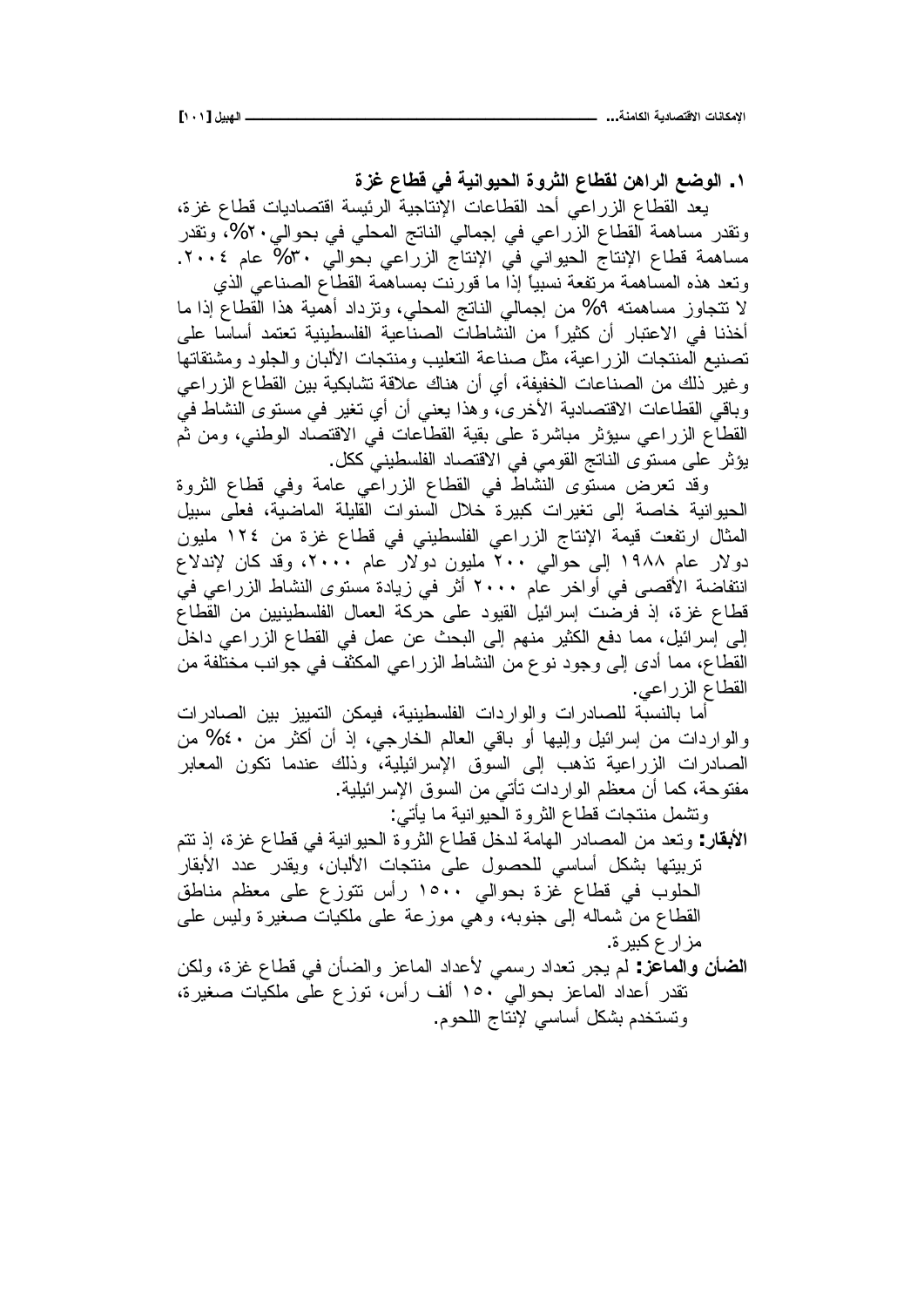ا**لألبان**: بلغت كمية الحليب المنتجة في قطاع غزة عام ١٩٩٢ حوالي ٢٥٨٠٠ لتر من الحليب بوميا وحوالى ٣٥٠٠٠ لتر في عام ٢٠٠٠، وهي نسد جزءاً من الطلب المحلي، والباقي يغطي عن طريق الاستيراد من إسرائيل.

<mark>الدواجن</mark>: تمثل المصدر الرئيس من مصادر اللحوم البيضاء في قطاع غزة، وينتج القطاع ما يكفيه من لحوم الدواجن، وقد بلغ عدد الدواجن اللاحمة في قطاع غزة عام ١٩٩٢ حوالي ٧٩٥ ألف دجاجة وفي عام ٢٠٠٠ حوالي ٩٥٠ ألف دحاحة.

ا**لبيض**: ينتج القطاع ما يكفي حاجته من البيض، وقبل إغلاق المعابر كان هناك جزء من الإنتاج بصدر إلى السوق الإسرائيلية، ويصل عدد الدجاج البياض في عام ٢٠٠٠ حوالي ٣٠٠ ألف، واتسم إنتاج البيض بالتذبذب خلال السنو ات الماضية.

تكاليف الإنتاج في قطاع الثروة الحيوانية

تشير الإحصاءات المنشورة إلى أن تكاليف الإنتاج الحيواني في تزايد مستمر منذ عام ١٩٦٧م، وقد بلغت نسبة الزيادة السنوية من العام ١٩٦٧م حتى العام ٠٩٢٠م حوالي ٥,٤%، وتبرز أهمية هذه الزيادة من كونها تشكل نسبة مرتفعة من تكاليف الإنتاج الزراعي، إذ تبلغ 60% من تكاليف الإنتاج الزراعي ككل، في حين كانت قيمة الإنتاج الحيواني إلى الإنتاج ككل ١٧% فقط .

وقد طرأ تحسن على وضع تكاليف الإنتاج الحيواني في فترة الثمانينات مقارنة بقيمة الإنتاج، إذ تساوت نسبة تكاليف الإنتاج الحيواني مع قيمة الناتج الحيواني مقارنة بالناتج الزراعي ككل، وبلغت حواليي ٤٠% بالنسبة للنكاليف والنّانتج، وتدل هذه النطورات على حدوث ارتفاع في مستوى الكفاءة الإنتاجية في القطاع الحيواني، ويمكن تفسير ذلك على أنه نتيجة لزيادة الوعى الزراعي لدى المزارع الفلسطيني والاستفادة من أساليب الإنتاج الحديثة المتبعة لدى المنتجين الإسر ائيليين، ومثال ذلك استخدام أنواع جيدة من الأعلاف، اذ يعد ذلك ضروريا ولاسيما مع انعدام المراعي في الرقعة الجغرافية الضيفة، ونمثل هذه الأعلاف نسبة مرتفعة من نكاليف الإنتاج في هذه النشاطات، ويوضح الجدول الأتبي نسبة هذه التكاليف من إجمالي التكاليف الجارية في عدد من مجالات الثروة الحيوانية جدول ١.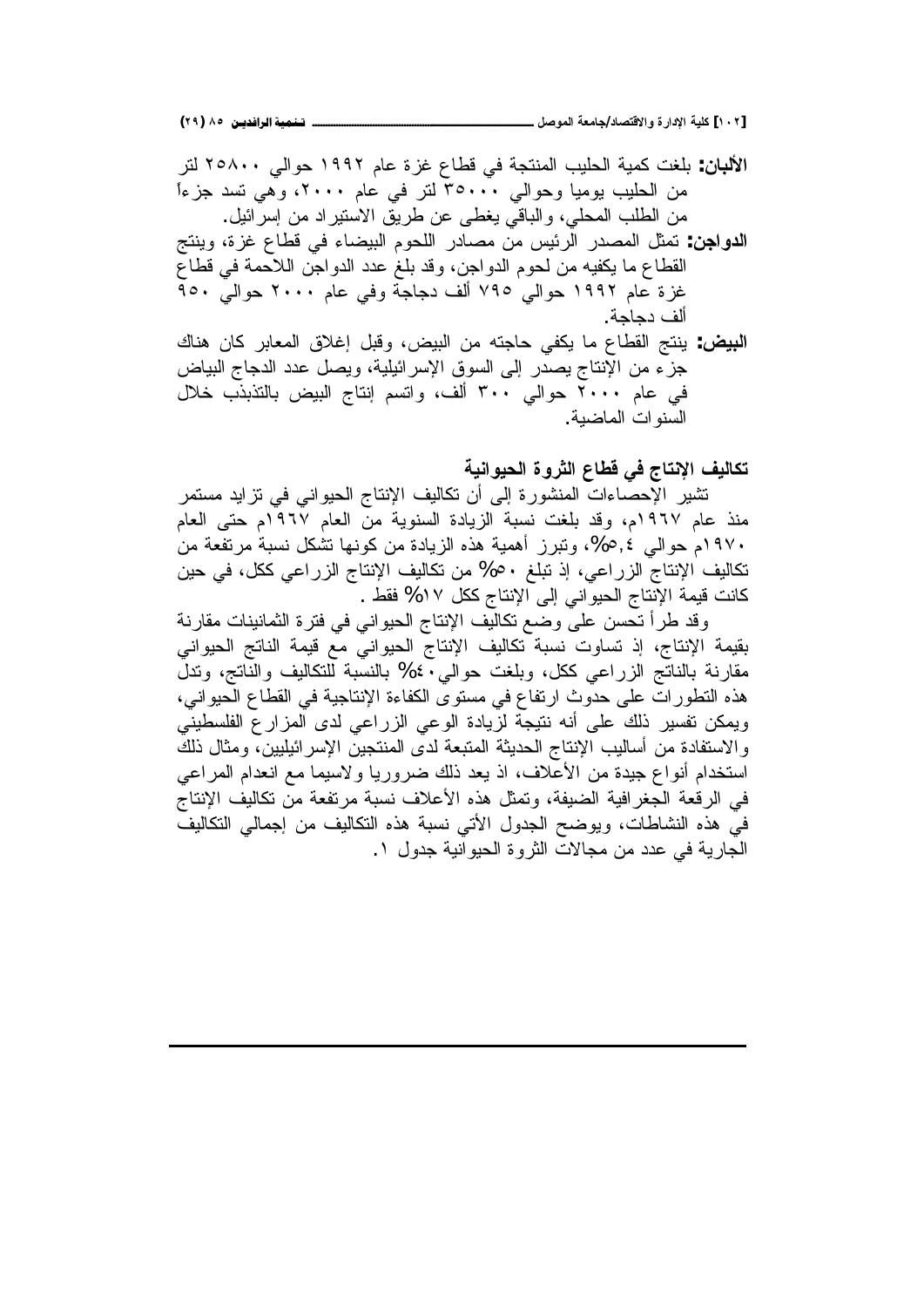| الأهمية النسبية لتكاليف الأعلاف                                                  |                  |  |  |
|----------------------------------------------------------------------------------|------------------|--|--|
| نسبة تكلفة الأعلاف إلى التكاليف الجارية                                          | الثروة الحيوانية |  |  |
| $%$ $\vee$ ٩                                                                     | أبقار الحليب     |  |  |
| 0% م                                                                             | أبقار اللحوم     |  |  |
| $%$ ۲۲                                                                           | أغنام الحليب     |  |  |
| %50                                                                              | أغنام اللحوم     |  |  |
| $\%$ $\vee$ $\cdot$                                                              | دجاج لحوم        |  |  |
| %٧.                                                                              | دجاج البيض       |  |  |
| <b>المصدر</b> : منير أحمد عوض وجمال أبو عمر، الجدوى الإقتصادية الزراعية في الضفة |                  |  |  |
| وغزة، مركز الدراسات الريفية، جامعة النجاح، نابلس، فلسطين                         |                  |  |  |

ا**لجدول ۱** 

الدخل المتولد من قطاع الثرو**ة الحيواني**ة

لم تكن هناك إحصاءات منشورة بانتظام عن حجم الدخول المتولدة من قطاع الثروة الحيوانية في فترة ما قبل عام ١٩٦٧، وقد قدر مستوى الدخل المتولد منّ انتاج هذا القطاع عام ١٩٦٧ بحوالي ٣,٥ مليون دولار، وأخذ هذا الدخل يرتفع باستَمرار منذ ذلَّك التاريخ، وقدر معدَّل الارتفاع هذا بحوالي ٢,٥% في المتوسطَّ خلال فترة السبعينات ليصل إلى حوالى ١٢ مليون دولار في نهاية هذه الفترة، ثم ارنفع إلى حوالي ٢٠ مليون دولار مع نهاية الثمانينات، واستمر في الارتفاع في الفترة اللاحقة، وقد كان لهذا الارتفاع أثّره في مقدار مساهمة قطاع الثروة الحيّوانية في دخل القطاع الزراعي ككل، ففّي فترة السبعينات كانت نسبّة مساهمة قطاع الثَّروة الحيوانية ّفي الإنتاج الزراعي حوالي ٢٥%، وبدأت هذه النسبة في الارتفاع الِّي أن وصلت إلى ٤٠% من قيمة الإنتاج الزراعي مع بداية عام ٢٠٠٠. ونتثبير الجداول الأتية إلى أهمية قطاع الثروة الحيوانية بالنسبة للقطاع الزراعي، ومن ثم إلى أهميته بالنسبة للاقتصاد الوطنى ككل.

|                                                          | الاحصائي<br>ق <i>ی</i> قیمه انسانج انزراعی |                                  | النزود الحيوانية                 | مساهمه قطاع                           |       |
|----------------------------------------------------------|--------------------------------------------|----------------------------------|----------------------------------|---------------------------------------|-------|
| نسبة مساهمة<br>الزراعة في الدخل<br>القومى الفلسطيني<br>% | الدخل الزراعي من فطاع<br>الثروة الحيوانية  | الدخل الزراعي<br>من قطاع الأغنام | الدخل الزراعي من<br>قطاع الأبقار | الدخل الزراعي من<br>قطاع الدواجن<br>% | السنة |
| 51,7                                                     | ۸, ۱۰                                      | 5,5                              | م,۳                              | ٨                                     | ۱۹۷۰  |
|                                                          | ۲, ۲۱                                      | ۳,۲                              | ۲,٤                              | ٧                                     | ۱۹۸۰  |
|                                                          | ۱٤,٤                                       | ۲,٤                              | ٥,٢                              | ۹,٥                                   | ۱۹۸۵  |
| $\mathbf{r}$ .                                           | ۲۲,۳                                       | ۳,٤                              | ٣,٦                              | ۶۰٫۳                                  | 199.  |
| ٢٢,٤                                                     | ۲٦,٥                                       | ۳,۸                              | 5, 7                             | ۱۸.٥                                  | ۱۹۹۵  |
| ۳٥.٠                                                     | ۲۱.۰                                       | ٤,٤                              | $\circ$ , $\circ$                | ۲۱.۰                                  | 7     |

الجدول ۲ مساهمة قطاع الثروة الحيوانية ف*ي* قيمة الناتج الزراعي الإجمال*ي* 

<mark>المصد</mark>ر : احصـاءات دائر ة الزر اعة ومصـادر أخر ي.

تطور أسعار منتجات الثروة الحيوانية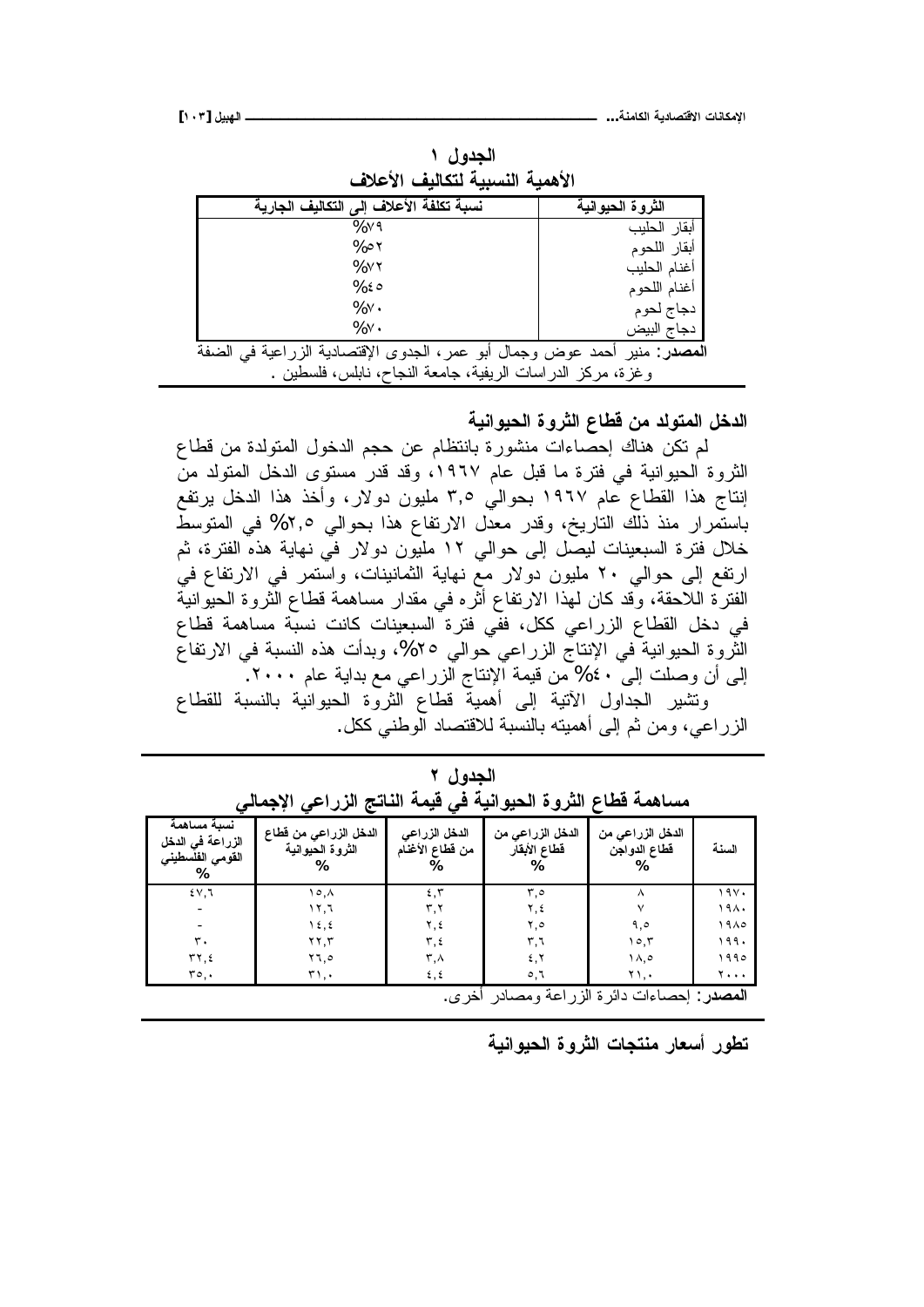استناداً إلى الإحصـاءات المتوفرة فإن أسعار المنتجات الحيوانية قد تضـاعفت عدة مرات خلال العشرين سنة الماضية، ويعد هذا الارتفاع منطقياً إذا ما قورن بالارتفاع الذي حدث في أسعار أعلاف الحيوانات، إذ إن الأعلاف تشكل عنصر التكاليف الرئيس للإنتاج الحيواني، فانعكس ذلك على أسعار المنتجات الحيوانية في السوق وقد نسبب الانخفاض الحاد في قيمة الشيكل الإسرائيلي ولاسيما خلال فنرة السبعينات والثمانينات إلى الارتفاع الكبير في أسعار التجزئة للمنتجات الحيوانية فضلاً عن أسباب أخرى، ولمعرفةً مدى الارتفاع بمكن استخدام عملة نتمتع بثبات نسبي في قيمتها مثل الدولار أو الدينار، وباستخدام الدولار بوصفه وحدة مقارنة للأسعار يمكن نقسيم فئات الإنتاج الحيواني إلى ثلاث فئات رئيسة واستعراض النطور الذ*ي حدث فيٰ* أسعارهاً. تطور أسعار اللحوم

استمرت أسعار اللحوم في الارتفاع منذ عام ١٩٦٧، ولكن ليست بالمعدل نفسه لكل أنواع اللحوم، فكانت معدلات الأرتفاع في لحوم الضأن والماعز أعلى من غيرها، تليها لحوم الأبقار ثم لحوم الدواجن، ويعود ذلك إلىي الانخفاض المستمر في كمبات اللحوم الضأن والماعز المعروضة بالنسبة للطلب علبها، ولاسبما خلال فترة النمانينات وما تلاها، اذ لم تعد هذه المنتجات تأتي من شبه جزيرة سيناء بعد نلك الفترة، أما فيما يتعلق بمنتجات الدواجن فكان الارتفاع في أسعارها أقل ما يمكن، وذلك بسبب الزيادة الكبيرة في إنتاج الدجاج اللاحم في قطاع غزة ولاسيما في الثمانينات والتسعينات. والجدول الأتى يوضح تطور هذه الأسعار خلال فترة الخمس عشر ة سنة الماضية.

الجدو <u>ل</u> ۳ تطور أسعار منتجات اللحوم ف*ي* قطاع غزة **ƅŞƂ /ŧƙƍť ÎÖÖÒ-ÎÖÕÍ**

| لحوم الضأن والماعز | لحوم الدواجن             | لحوم الأبقار                                            | السنة  |
|--------------------|--------------------------|---------------------------------------------------------|--------|
| $\circ$ , $\circ$  | ٦,۱                      | $\epsilon, \cdot \cdot$                                 | 191.   |
| 5, 7               | ۱,۷                      | $\mathbf{\hat{z}}$ , $\mathbf{\hat{z}}$                 | ۱۹۸۱   |
| ۳,۷                | ۱,۸۵                     | $\epsilon$ , $\circ$                                    | 1987   |
| ۳,۹                | ه, ۱                     | $\mathbf{\mathfrak{c}}$ , $\mathbf{\mathfrak{\Lambda}}$ | ۱۹۸۳   |
| 5,0                | $\lambda, \lambda$       | $\circ$ ,                                               | ۱۹۸۵   |
| $\circ$ ,          | ۱,٦                      | $\circ, \circ$                                          | 19 A V |
| $\circ$ , $\circ$  | ۱,۸                      | $\circ$ , $\mathsf{r}$                                  | ۱۹۸۹   |
| $\circ, \circ$     | ۲,۰                      | $\circ, \circ$                                          | ۱۹۹۰   |
| ٥,٦                | ۲,۲                      | ٦,٠                                                     | ۱۹۹۲   |
| V, A               | ۲,۱                      | ٦,٥                                                     | ۱۹۹۳   |
| $\lambda, \lambda$ | $\mathbf{Y}, \mathbf{Y}$ | $V, \bullet$                                            | ۱۹۹۰   |

**Source**: Judea, Samaria and Gaza Strip Statistics Central Bureau of Statistics, (Various Issues).

<u>تطور أسعار الديض</u>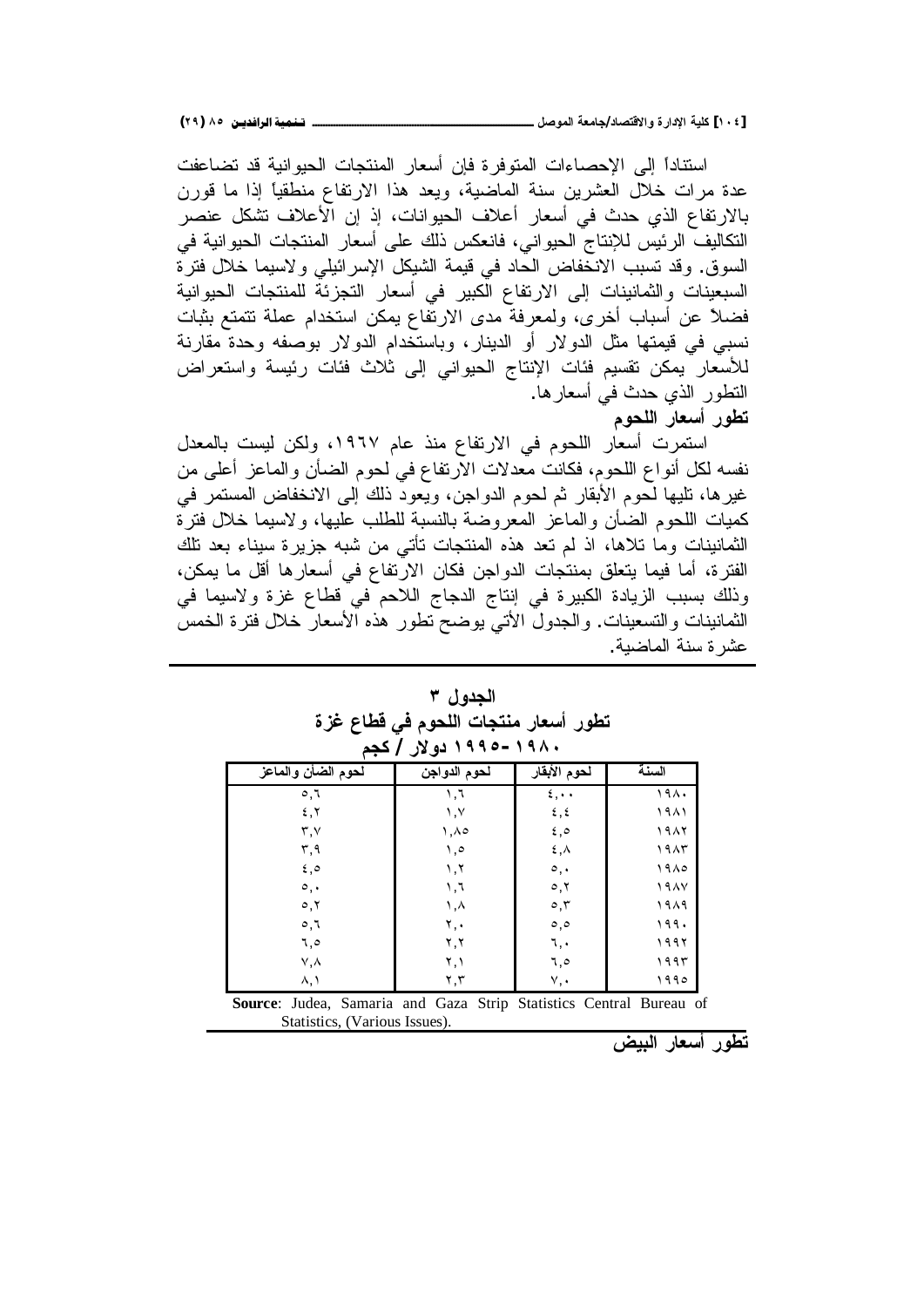**[ÎÍÒ] ¾ƒŕƌƃŒººººººººººººººººººººººººººººººººººººººººº ...ŗƈƆœƂƃŒŗƒťœŮřſƙŒ ŘœƈœƂƆƗŒ**

تعرضت أسعار البيض في قطاع غزة إلى تذبذب مستمر خلال العقدين الماضيين، ويعود السبب إلى التذبذب في الطلب الناتج عن السوق الإسرائيلية، اذ إن نسبة كبيرة من إنتاج البيض في بعض الفترات كانت تصدر إلى السوق الإسرائيلية، وهذه السوق تخضع لاعتبارات غير ثابتة من حيث القيود المفروضة على الصادرات الزراعية من قطاع غزة إلى إسرائيل، أو من حيث الاغلاقات المتكررة في السنوات الأخيرة بحجة الأمن، وقد أدى هذا التذبذب في الطلب إلى تذبذب مستمر في أسعار البيض، وفي أحيان كثيرة كان المزار عون يبيعونه بأقل من سعر التكلفة، وذلَّك لأن انخفاض الطَّلب لن يقابله انخفاض فورٍ في إنتاج البيض، أي أنه لاتوجد مرونة في العرض للبيض في المدى القصير ، ونقدر نسبة الارتفاع فيُ أسعارِ البيض خلال عقد التسعينات بحوالَّـي ٥٠%، كما يلاحظ وجود فرق بينَّ أسعار الجملة وأسعار النجزئة، والسبب في ذلك يعود إلى وجود نكاليف تسويق بالنسبة للبيض متمثلة في تكاليف النقل والتغليف والتخزين، ويبين الجدول الآتي تطور أسعار البيض والحليب خلال العقدين الماضبين.

| الجدول ٤                |                                                |       |  |
|-------------------------|------------------------------------------------|-------|--|
|                         | تطور أسعار البيض والحليب خلال الفترة ١٩٨٥–١٩٩٥ |       |  |
| أسعار البيض (دولار/طبق) | أسعار حليب الأبقار ( دولار / كجم)              | السنة |  |
| ه. ۱                    | ۲,۱                                            | ۱۹۸۰  |  |
| ۵ ځ. ۱                  | ۲,۲                                            | ۱۹۸۳  |  |
| ۱,۲                     | ۸, ۱                                           | ۱۹۸۵  |  |
| ۲, ۱                    | ه, ۱                                           | ۱۹۸۷  |  |
| ٦.۱                     | ۲.۱                                            | ۱۹۹۰  |  |
| ٤,١                     | ٥,٢                                            | ۱۹۹۲  |  |

**Source:** Quarterly Statistics of Administrated Territories Central Bureau of Statistics, Various Issues.

 $\lambda, \lambda$  $\lambda$ 

۲.٦ ۲.A

**تطور أسعار الحليب** 

 $1995$  $199c$ 

يفوق معدل استهلاك الحليب في قطاع غزة معدلات الإنتاج المحلية، إذ يتم استيراد كميات كبيرة من إسرائيل، ولـهذا فإنّ أسعار هذه السلعة نتبّع نطور الأسعار في السوق الإسرائيلية، أما الإنتاج المحلي فقد نذبذبت أسعاره، إذ شهدت الأسعار ارتفاعاً خلال فترة السبعينات، وبدأت بالانخفاض الطفيف في الثمانينات، ثم بدأت في الار تفاع خلال التسعينات، كما هو مبين في الجدول الساب.

**ŗƒƈŒƍƒšƃŒŖƍŧśƃŒŘœŞřƈƆƃƁƚƌřŪƙŒŘƙťŶƆ .Î**

حدث نزايد مستمر في مستويات الاستهلاك لمنتجات الثروة الحيوانية خلال العقدين الماضيين، ولاسيما معدلات استهلاك من لحوم الدواجن والبيض. أما بالنسبة لمعدلات استهلاك لحوم البقر فقد ارتفعت، ولكن ليس بمعدل ارتفاع استهلاك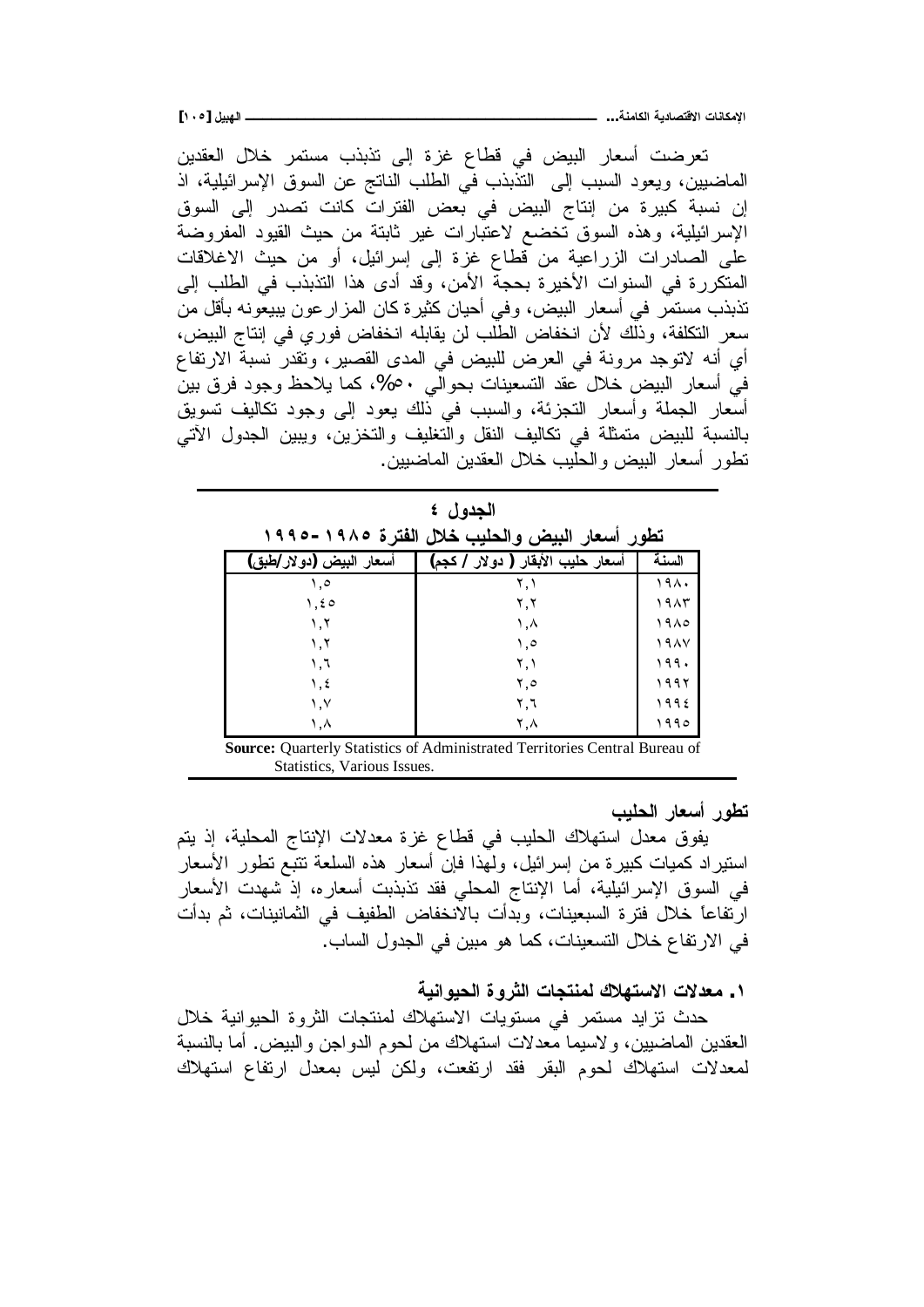**(ÏÖ) ÕÒ ÞNë¢Ë¦×ìÜàN**6666666666666666666666666666666666666666666666666666666666666666666666666666666666666**¾ŮƍƆƃŒŗŶƆœŞ/ťœŮřſƙŒƍ ŖŧŒťƗŒŗƒƄƂ [ÎÍÓ]**

منتجات الدواجن. ففي الثمانينات بلغت نسبة الزيادة في استهلاك لحوم الأبقار أكثر من ٥٠%، وهذا راجع إلىي ارتفاع معدلات الدخل الفردّي فقد ارتفع من ٥ كجم عام ، ١٩٧ إلى أكثر من ٧ كجم خلال منتصف الثمانينات إلى حوالي ١٠ كجم خلال التسعينات، وتتم تلبية الطلب على لحوم الأبقار بوساطة الاستيراد من السوق الإسرائيلية، إذ إن الإنتاج المحلي لا يغطي إلا بنسبة تصل إلى 10% من الاستهلاك المحلي. وقد انخفض في المقابل معدل استهلاك الفرد من لحوم الضأن والماعز، ويعود السبب إلى الارتفاع النسبي في أسعار هذه اللحوم، وقد بلغ معدل الانخفاض خلال الفترة السابقة نفسها إلى نسبة 00% من المعدل السابق.

واستمر ارتفاع معدلات استهلاك لحوم الدواجن نظرا للارتفاع النسبي في أسعار ّ اللحوم الحمراء مقارنة بأسعار الدواجن، فضلاً عنّ الارتفاع المستمرّ فيّ معدل دخل الفرد خلال فترة السبعينات والثمانينات، فخلال الفترة ١٩٧٠-١٩٨٥ تضاعف مستوى الاستهلاك من الدواجن ثلاث مرات، وبلغ معدل استهلاك الفرد من الدواجن ٢١ كجم في عام ١٩٨٦، و٢٥ كجم في عام ٢٠٠٠، أما استهلاك البيض فقد ارتفع باستمرار ولكن ببطء، ويرجع هذا الارتفاع إلى النزايد المستمر في عدد السكان، أماّ معدل الاستهلاك للفرد الواحد فقد تميز بالّثبات النسبي وبلغ حوالي 10 بيضة سنويا. وقد استمر هذا النمط خلال فترة التسعينات. ويوضح الجدول الآتي معدلات الاستهلاك من منتجات الثروة الحبو انبة خلال الفترة الماضبة.

| الجدول ہ                                             |  |
|------------------------------------------------------|--|
| معدل الاستهلاك للفرد الواحد لمنتجات الثروة الحيوانية |  |
| $1990 - 191.$                                        |  |

| حليب (لتر)         | بيض (بيضة) | لحوم دواجن (كغم)                    | لحوم حمراء(كغم)  | السنة |
|--------------------|------------|-------------------------------------|------------------|-------|
| $\circ \circ$      | ٦٦         | ۰۲٫۵                                | ٥,٧              | ۱۹۸۰  |
| $\circ \vee, \vee$ | ٦٦         | ۱۰,۲                                | ۷,٦              | 1987  |
| 71,1               | ٦V         | ۱۸,۱                                | V, A             | ۱۹۸۵  |
| ٦٢,٤               | ٦٨         | $\mathbf{Y} \mathbf{Y}, \mathbf{0}$ | ٥,٧              | ۱۹۸٦  |
| 77,0               | ٦٩         | $Y \setminus A$                     | $\wedge, \vee$   | 1988  |
| 70,7               | ٦٩         | ۲۲.٦                                | $\lambda, \circ$ | ۱۹۹۰  |
| $70, \lambda$      | ٧.         | $Y \cdot 5$                         | ٩,٤              | ۱۹۹۲  |
| $Y \cdot, Y$       | ۷١         | $\mathbf{Y} \mathbf{Y}, \cdot -$    | ۰,۰۱             | ۱۹۹۰  |

**Source:** Statistical Abstract of Israel, various Issues.

**ƑƈŒƍƒšƃŒŜœřƈƗŒųœűſƑżŗƄƆœŶƃŒƎƍƀƃŒ .Ï œƌřœŽƒƈŮřƍƑƈŒƍƒšƃŒŜœřƈƗŒųœűſƑżŗƄƆœŶƃŒƎƍƀƃŒ Î-Ï**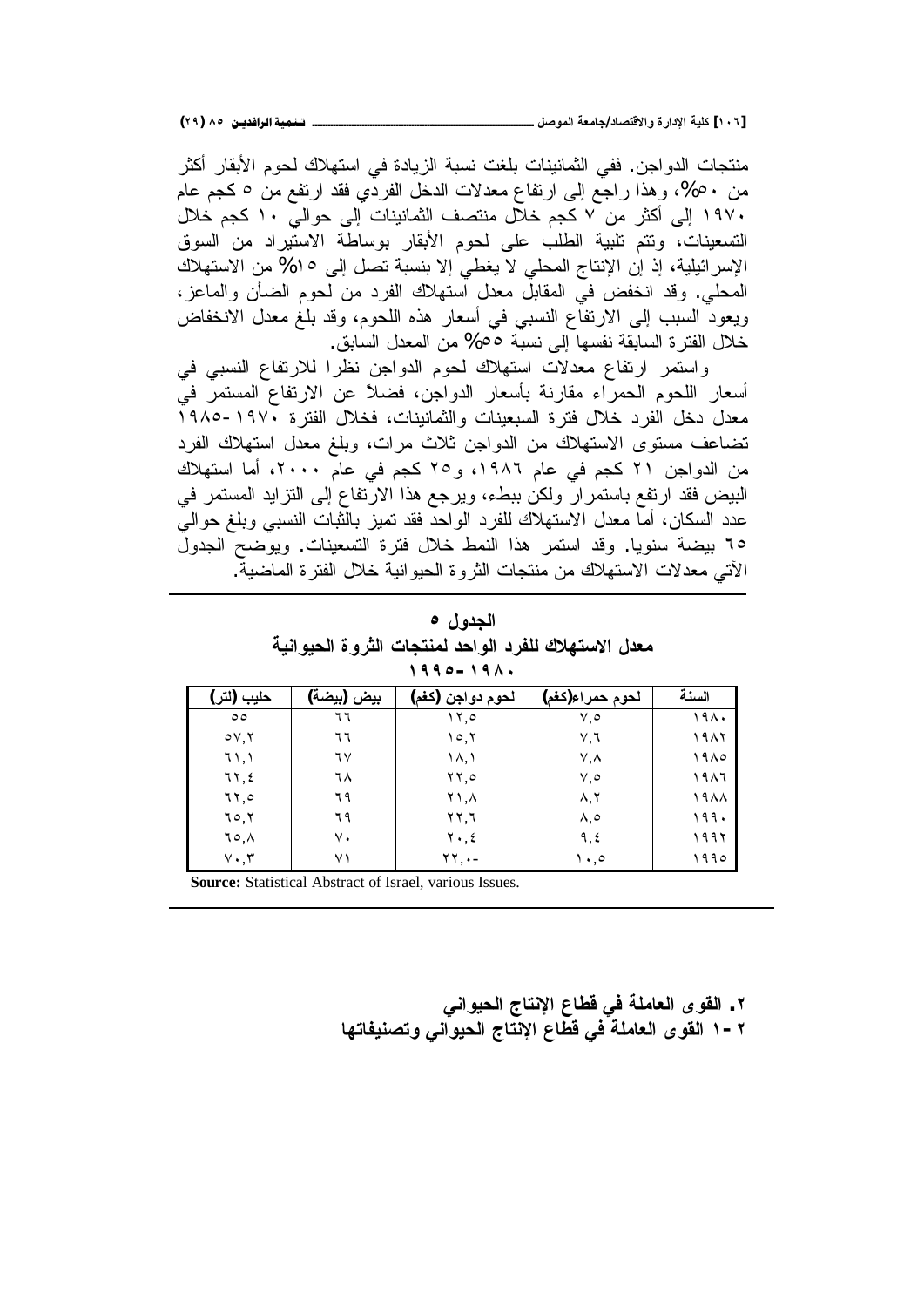**[ÎÍÔ] ¾ƒŕƌƃŒººººººººººººººººººººººººººººººººººººººººº ...ŗƈƆœƂƃŒŗƒťœŮřſƙŒ ŘœƈœƂƆƗŒ**

أو لاً – تصنيف العاملين ف*ي* قطاع الإنتاج الحيوان*ي* يعمل في قطاع الإنتاج الحيواني فئات متعددة منهم من يعمل في هذا القطاع بشكل مباشر أو من يعمل بشكل غير مباشر، وقد نكون هناك أعمال سابقة على عملية الإنتاج، وأعمال أخرى لاحقة هي: ۱. العاملون بنجهيز معدات وأدوات مزار ع النربية. ٢. العاملون بعملية تربية الحيوان. ٣. أعمال خدمية مر تبطة بالنشاط الانتاجي. ٤. العاملون في مجال تسويق الإنتاج الحيواني سواء أكان ذلك في مجال النقل أم البيع.

ثانياً – الدر اسة الميدانية للعاملين ف*ي* قطاع الإنتاج الحيوان*ي* والأعمال المرتبطة به نتاولت الدر اسة الميدانية جوانب العمل المختلفة للنشاط الإنتاجي التي تغطي مراحل الإنتاج المتتابعة بدءا بالعاملين في مجال تصنيع الأدوات التي تلزم في بناء مزارع التربية، ثم أصحاب المزارع، وعمال المزارع، والتجار . وسنكون دراسننا في مجال القّوى العاملة منصبّة على ثلاث شرائح هي: ũ੶ƅŔ .Ñ ŵũŔŪƈƅŔ¿ŕƈŷ .Ð ŵũŔŪƈƅŔŖŕţŰŌ .Ï

أما طبيعة البيانات التي تم جمعها عن هؤلاء العاملين فكانت تتقسم على قسمين أساسبين هما:

- ٠. ا**لمجموعة الأولى**: بيانات شخصية مشتركة لهذه الفئات الثلاثة تتمثل يتعلق بالسن، والحالة الاجتماعية، وعدد أفراد الأسرة المعالين، والحالة التعليمية، وأخيرا التوزيع الجغرافي من حيث أماكن سكناهم في مدن ومخيمات القطاع.
- ŶƈŖŬŕƊśƔŕƈŗƏ ŘŧţƑƆŷřœž¿ƄŗřŰŰŦśƈŚŕƊŕƔŗƓƍƏ **:ŗƒƈœśƃŒŗŵƍƆŞƆƃŒ .Ï** مجالات عمل كل منها وطبيعة الأنشطة التي يمارسونها، ويوضح المبحث الثاني النتائج التي أسفرت عنها الدراسة الميدانية.

| تصنيف العاملين في قطاع الإنتاج الحيواني في قطاع غزة<br>حسب الفئات العمر بـة |                |             |  |  |
|-----------------------------------------------------------------------------|----------------|-------------|--|--|
| النسبة المئوية التراكمية                                                    | النسبة المئوية | فَئَة العمر |  |  |
|                                                                             |                | ۳۰ - ۲٦     |  |  |
|                                                                             |                | $T0-T1$     |  |  |
| ۱۸                                                                          |                | $2. - 77$   |  |  |
| ٤٨                                                                          | ۳.             | 0.251       |  |  |
| ۸.                                                                          |                | $7. -01$    |  |  |
| ۰.                                                                          |                | 7・- 7)      |  |  |

الحده أ، **٢** 

**ŗƒƈŒťƒƆƃŒŗŪŒŧťƃŒŝőœřƈ Ï-Ï**

أولاً – النتائج المتعلقة بالبيانات العامة المشتركة بين الفئات الع*م*الية الثلاث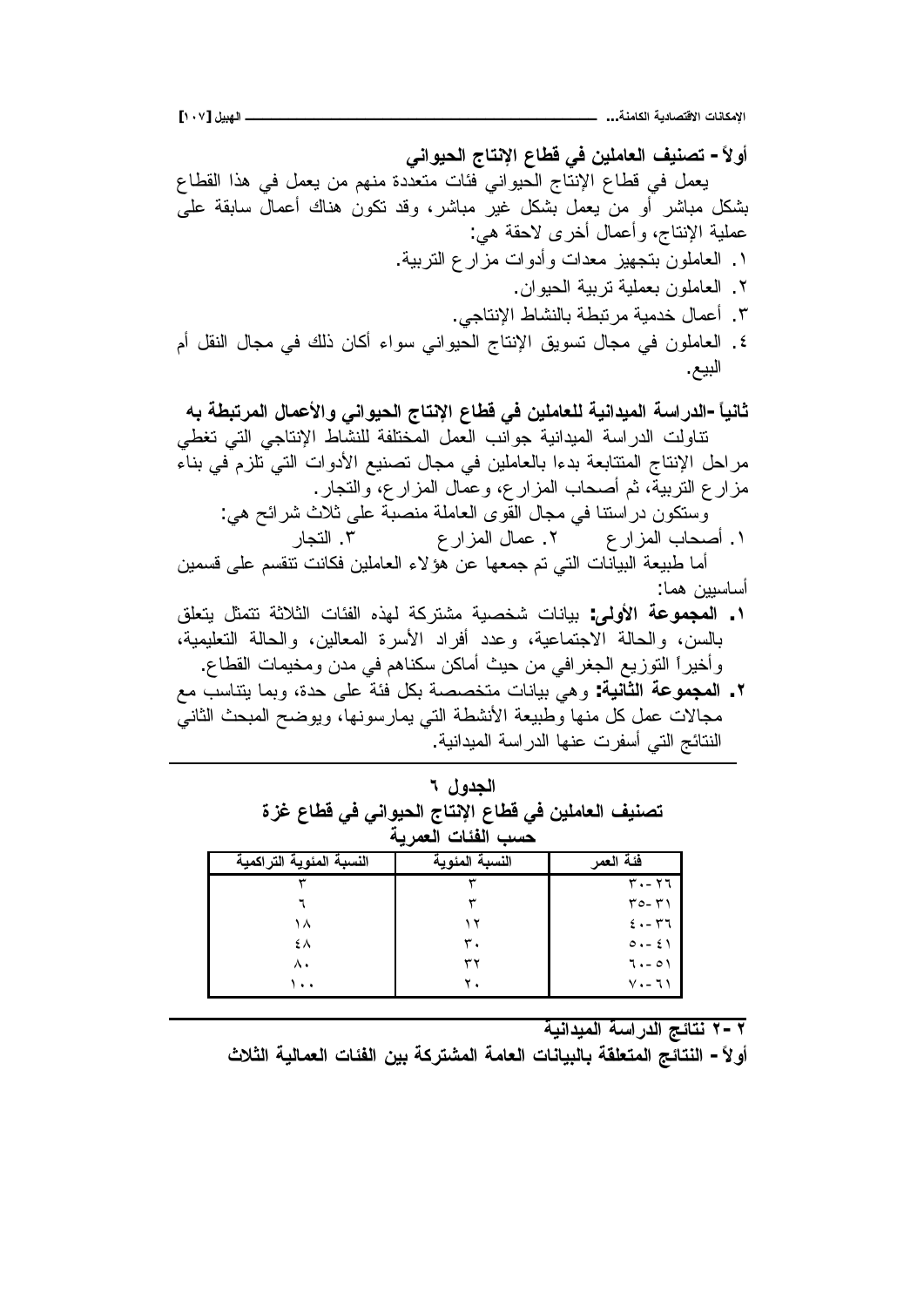**(ÏÖ) ÕÒ ÞNë¢Ë¦×ìÜàN**6666666666666666666666666666666666666666666666666666666666666666666666666666666666666**¾ŮƍƆƃŒŗŶƆœŞ/ťœŮřſƙŒƍ ŖŧŒťƗŒŗƒƄƂ [ÎÍÕ]**

ūƄŸƔƌƊƗ ƉŕƄƈŗřƔƈƍƗŔƉƈƉƔƆżśŮƈƆƅƒũƈŸƅŔŽƔƊŰśƅŔ ŧŸƔ **:ŗƒŧƆŶƃŒŘœőŽƃŒ .Î** مدى نركز أو نشتت هؤلاء العمال وفقا لأعمارهم المختلفة، بحيث يظهر عدد العمال في كل شريحة عمرية مختلفة وعدد هذه الشرائح وسنوات كل منها. وفقاً للجدول السابق يتبين ما يأتي :

- أ. إن أكبر عدد من العاملين بنتمون الى أعلى ثلاث شرائح عمرية، وهي ٤١-٧٠ عاماً، اذ يمثلون نسبة ٨٢% من مجموع العاملين.
- ب. إن من نتراوح أعمارهم بين ٢٦-٤٠ عاماً يمثلون فقط نسبة ١٨% من مجموع لعاملين، وهي نسبة منخفضة إذا ما قورنت بالفئات العمرية اللاحقة التي تتجاوز أعمارها ٤٠ عاما، و يستدل من ذلك أن الإقبال على هذه المهنة من قبل صغار السن بتناقص ندريجيا، ولعل السبب في ذلك يعود إلى انشغال الشباب في النعليم وفي مهن أخرى يجنون من ورائها كسباً أكبر من هذه المهنة، فضلاً عن أن هذه المهّنة تحتاج إلى أشخاص ذوي خبرة في هذا المجال.

ومن هنا ينشأ النساؤل حول الوسائل التي ينعين إتباعها لكي يتحقق الجذب الكافي نحو النشاط الإنتاجي المهم بحيث يمكن إحلال عمال جدد بدلاً من العمال الذين يتركون المهنة بسبب كبر السن أو الوفاة، ومدى نجاح هذه الوسائل في تحقيق الإحلال الكافي، بحيث يتحول هذا النشاط إلى مجال ملائم لاستيعاب أكبر عدد ممكن من المشتغلين.

řƔŬŕŬŌŚŕœžŶŗũŌƑƅŏƉƔƆżśŮƈƆƅřƔŷŕƈśŠƛŔřƅŕţƅŔŚſƊŰ **:ŗƒŵœƆřŞƙŒŗƃœšƃŒ** .Ð هي: غير المنزوجين والمنزوجون والأرامل والمطلقون، ويوضح الجدول Y نصنبف هؤ لاء العاملين وفقا للفئات المذكور ة:

|                  | الجدول ٧<br>تصنيف المشتغلين في قطاع الإنتاج الحيواني وفقا<br>للحالة الاجتماعية في قطاع غزة لعام ٢٠٠٤ |                 |
|------------------|------------------------------------------------------------------------------------------------------|-----------------|
| النسبة التراكمية | النسبة المئوية                                                                                       | حالة الاجتماعية |

| النسبة التراكمية | النسبة المئوية | الحالة الاجتماعية |
|------------------|----------------|-------------------|
|                  |                | اعزب              |
|                  |                | متزوج             |
|                  |                | از مل             |
| ۰. ۱             |                | مطلة              |

ويتضح من الجدول السابق:

- ا . إن نسبة غير المنزوجين نشكل 0% من مجموع المشتغلين، مما يدلل علم أن انخفاض دخولهم قد يكون له تأثير في التأخير النسبي لزواجهم، نظرا لأرتفاع نكالىف المعىشة و أعىائها.
- ۲. يمثل المشتغلون المتزوجون نسبة عالية جدا تصل إلى ۹۱% من مجموع العاملين، مما يعني أن الحالة الاجتماعية لغالبية المشتغلين في قطاع الإنتاج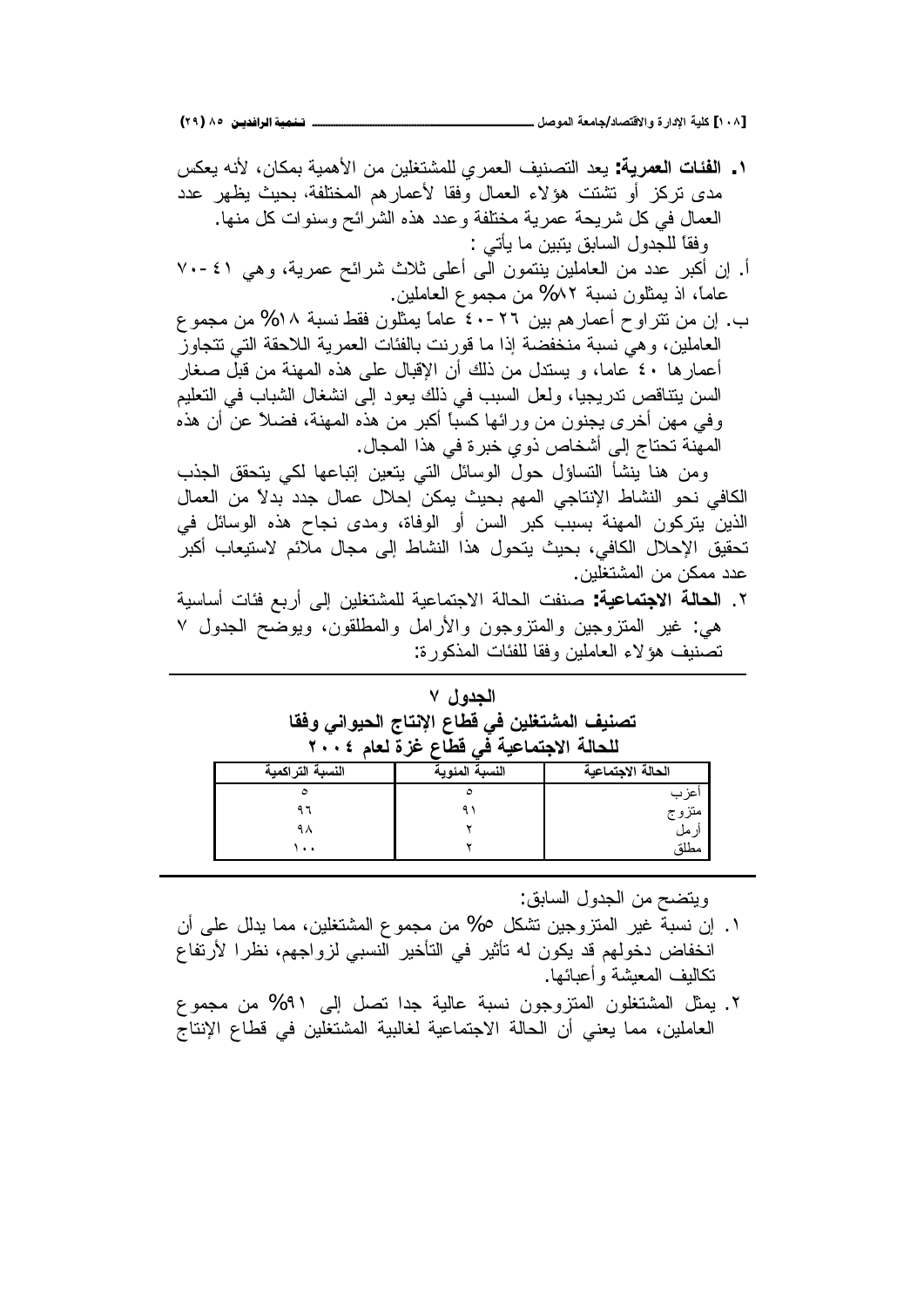**[ÎÍÖ] ¾ƒŕƌƃŒººººººººººººººººººººººººººººººººººººººººº ...ŗƈƆœƂƃŒŗƒťœŮřſƙŒ ŘœƈœƂƆƗŒ**

الْحَيْواني مَسْتَقْرَة من حَيْث انتماء كلّ منهم لأسرة متكاملة يتعاون أفرادها معا في شق طريق الحياة.

- ٣. اِن فئة المطلقين والأرامل تَمثَّل ٤% من المجموع العام، مما يستدل معه أن الغالبية العظمى من هؤلاء المشتغلين تميل نحو العيش ضمن أسرة تضم الزوجة والأبناء، كما أن وجود هذه النسبة المتدنية للأرامل والمطلقين لا تعكس حالة شائعة أو منتشرة بقدر ما تمثل فترة محدودة تفصل بين وقوع هذه الحالة والاستعداد للزواج من زوجة جديدة.
- ƉŌƒŌƇƎśƅŕŷŏ¿żśŮƈƅŔ¿ƈţśƔƉƔŨƅŔŧŔũžƗŔŧŧŷřƅŕţƅŔƋŨƍūƄŸśƏ **:ŗƃœŵƗŒ .Ð** الدخل الذي يحصل عليه المشتغل يجرى إنفاقه على المشتغل نفسه وعلى أفراد أخرين لا يشتغلون، أو لا يحققون دخلاً من أي مصدر من المصادر . ويبين الجدول ٨ تصنيف المشتغلين بقطاع الإنتاج الحيواني حسب عدد الأفراد

المعالين في قطاع غزة عام ٢٠٠٤ .

| الجدول ۸                |  |
|-------------------------|--|
| الأهمية النسبية للإعالة |  |

| النسبة التراكمية     | النسبة المئوية | عدد المعالين |
|----------------------|----------------|--------------|
|                      |                | أقل من       |
|                      | ه ه            | $k = 1 +$    |
| $\ddot{\phantom{1}}$ |                |              |

ويستدل من الجدول السابق الأتبي:

- ۰ . إن من يعيل نفسه فضلاً عن عدد أقل من ۱۰ يمثل ٢٥% من المشتغلين.
	- . إن من يعيل نفسه فضلاً عن عدد أفراد بين ١٠ و ٢٠ فرد يمثل ٥٥%
- ۳. إن من يعيل عدد أفراد أكثر من ٢١ فرداً بمثل ٢٠ %، وهذا إن دل علي شيء فإنه يدل على أن المشتغلين في هذا لقطاع يعيلوا أسراً كثيرة العدد مما يدل على أنه بوجد اعتماد كبير على دخل هذا القطاع، ويرجع ارتفاع عدد المعالين إلى ارتفاع معدل الإنجاب والمواليد، وهي ظاهرة منتشرة في المجتمع الفلسطيني، أي أنها لا تقتصر على العاملين في هذا القطاع، ولكنها ظاهرة شائعة بين فئات المجتمع المختلفة، وهي تعكس حالة النر ابط والتكافل الاجتماعي بين السكان، مع تميز هذه الفئة بإدراكها لأهمية التعاون، وإحساسها بضرورة مواجهة أعباء الحياة بشكل جماعي، مع الأخذ في الاعتبار أن هؤلاء المعالين يشملون أقارب من درجات مختلفة، إذ لا يقتصرون في أحيان كثيرة على الزوجة والأبناء وإنما تشمل أسرهم الجد والجدة والأخوة والأرامل من الأقارب والأيتام ونحو ذلك.
- ƐƏƂƅŔ ůœŕŰŦ Ɖƈ ĻŕƈƎƈ ĻŕŗƊ੠ƓƈƔƆŸśƅŔ ƐƏśŬƈƅŔ ūƄŸƔ **:ŗƒƆƒƄŶřƃŒ ŗƃœšƃŒ .Ñ** العاملة لارتباطه الوثيق بمستوى الأداء ومعدل الإنتاجية لدى الأفراد، مع المقدرة على متابعة أحدث التطورات في مجال قطاع الإنتاج الحيواني، ومن ثم امِكانية استحداث أساليب عمل متطورة يمكن أن تعود بمنافع كبيرة على هذا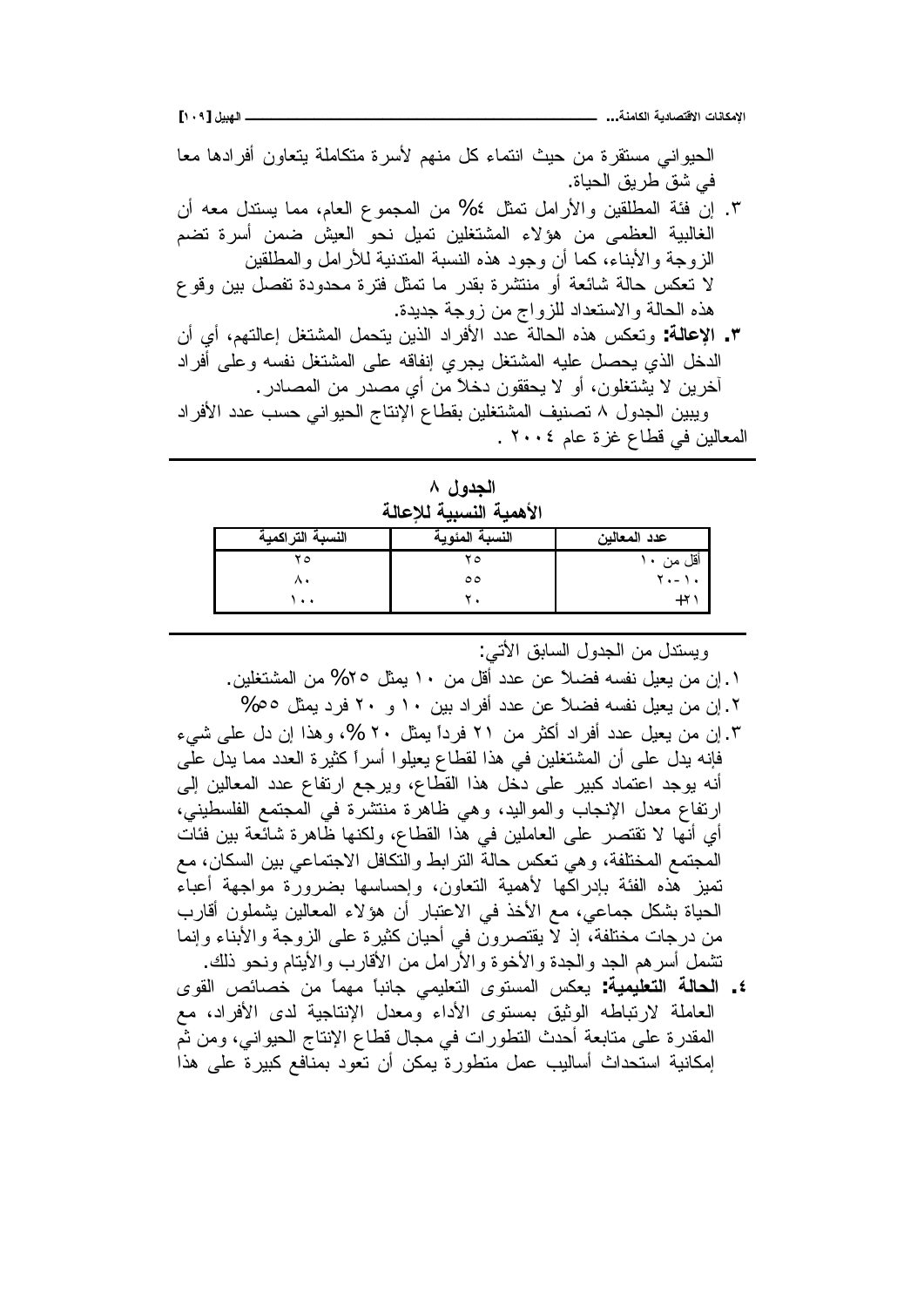النشاط، مما يؤدي إلى زيادة حجم الإنتاج الحيواني وزيادة نصيب الفرد الواحد من هذا النشاط .

ولقد عالجت الدراسة الميدانية التصنيف التعليمي للمشتغلين من حيث تقسيمهم إلى شرائح مختلقة بدءًا من أدنى مستوى تعليمي إلى المستوى الجامعي.

| الجدول ۹                                           |  |
|----------------------------------------------------|--|
| التصنيف التعليمي للعاملين في قطاع الإنتاج الحيواني |  |
| في قطاع غزة عام ٢٠٠٤                               |  |

| النسبة المئوية التراكمية | النسبة المئوية | المستوى التعليمي         |
|--------------------------|----------------|--------------------------|
|                          |                | غير المتعلمين (الأميون)  |
| ۷٥                       |                | بقرأون ويكتبون           |
|                          |                | التعليم الإعدادي         |
| ۹۷                       |                | النعليم الثانوي          |
| ۰. ۱                     |                | معاهد عالية فوق الثانوية |
|                          |                | تعليم جامعي              |

ومن ببانات الجدول ٩ بسندل على الأتي:

- أن نسبة المحرومين من التعليم عالية جدًّا، فإذا أضيف لهم من يقتصر تعليمه على القراءة والكتابة لبلغت النسبة ٧٥%، وهي نسبة عالية بكل المعابير، وهذا طبعا يتماشى مع كون معظم العاملين في هذا القطاع من فئة كبار السن.
- أوضحت الدّراسة أن نسبة الحاصلين على النعليم الإعدادي أو الأساسي نبلغ 1 % فقط في حين أن نسبة الحاصلين على الثانوية 1% وكانت نسبة الحاصلين على شهادات من معاهد عالية ٣%.

معا نقدم بِتبين مدى ندنى مستوى التعليم في هذه الفئة، ويعود السبب كما ذكرنا سابقاً على أن معظمهم من كبار السن إذ كانت فرصة التعليم نادرة في أيامهم.

ه . ا**لتوزيع الجغرافي**: وهو تصنيف يشير إلى توزيع المشتغلين في هذا النشاط حسب أماكن السكن الخاصة بهم في مدن ومخيمات قطاع غزة.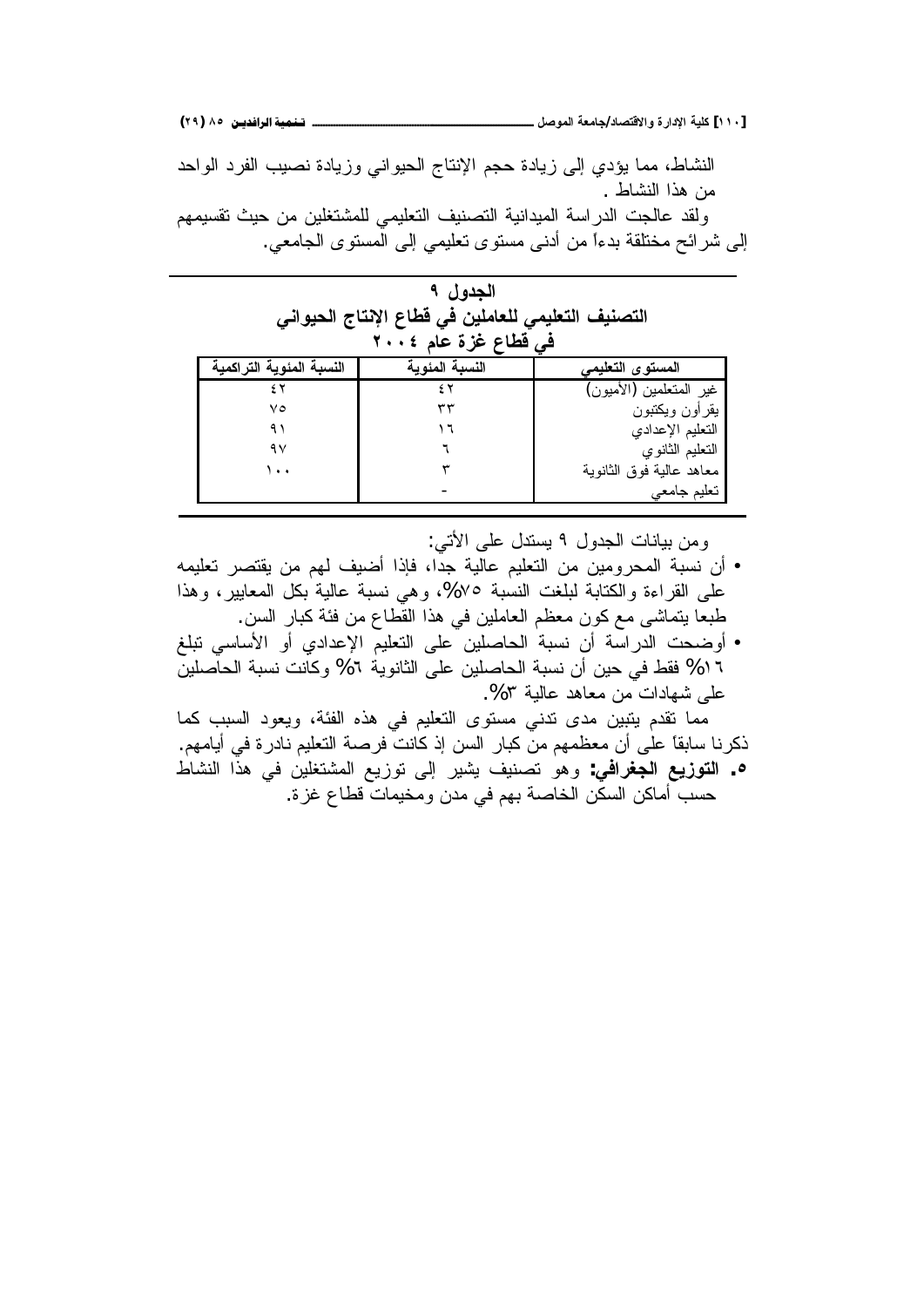| الجدول ۱۰<br>التصنيف الجغرافي للعاملين في قطاع الإنتاج الحيواني<br>فَى قَطَاعِ غَزَةَ عَامَ ؟ ٢٠٠ |                                |  |  |  |
|---------------------------------------------------------------------------------------------------|--------------------------------|--|--|--|
| النسبة المئوية                                                                                    | المنطقة                        |  |  |  |
|                                                                                                   | جباليا وببيت حانون وببيت لاهيا |  |  |  |
| ۳٥                                                                                                | غز ة                           |  |  |  |
|                                                                                                   | دبر البلح والمناطق الوسطى      |  |  |  |

Ó Ó

من بيانات الجدول ١٠ يمكن استتتاج الآتي :

- إن العمال المشتغلين في هذا القطاع يتمركزون في مناطق جباليا وبيت حانون وبيت لاهيا وغز ة.
- أي أن ما يقارب من 15% من المشتغلين يقطنون في منطقة غزة والمناطق الشمالدة.
- \_ في حين أن نسبة ١٦% من المشتغلين تقطن في المناطق الوسطى والجنوبية من القطاع.
	- **ŖŨŹųœűſƑżƑƈŒƍƒšƃŒŜœřƈƗŒ .Ð**

خان بونس رفح

بتتاول هذا الفصل درآسة وصفية وتحليلية للإنتاج الحيواني في قطاع غزة، ومرحلة تسويق الإنتاج، وفضلاً عن حاجة السوق المحلية ومّدىً تلبية الإنتاج الحيو اني لحاجة السكان.

- **ƑƈŒƍƒšƃŒŜœřƈƗŒ Î-Ð** أ. أ**نواع المنتجات الحيوانية**: يعد الإنتاج الحيواني في قطاع غزة مورداً اقتصادياً مهماً يسهم مساهمة كبيرة في الدخل القومي ونَشْغيلْ جزءٌ من العمالة في قطاع غزة، إذ يربي في القطاع عدة أنواع من الحيوانات التي نتفاوت في كمياتها وأنواعها من موسم إلى أخر من عام إلى أخر ويمكن تصنيف هذه الأنواع إلى مجمو عتين ر ئيستين:
	- أو لأ- مجموعة الأغنام وهي نضم الضأن (الخراف) والماعز
	- أ. الضأن: الخراف بأنواعها الثلاثة المشهورة وهي البلدي، عساف، والهجين، ويطلق على هذه الخراف اسم البياض، وينضم الى هذا النوع النعاج التي نلد مر نين في السنة.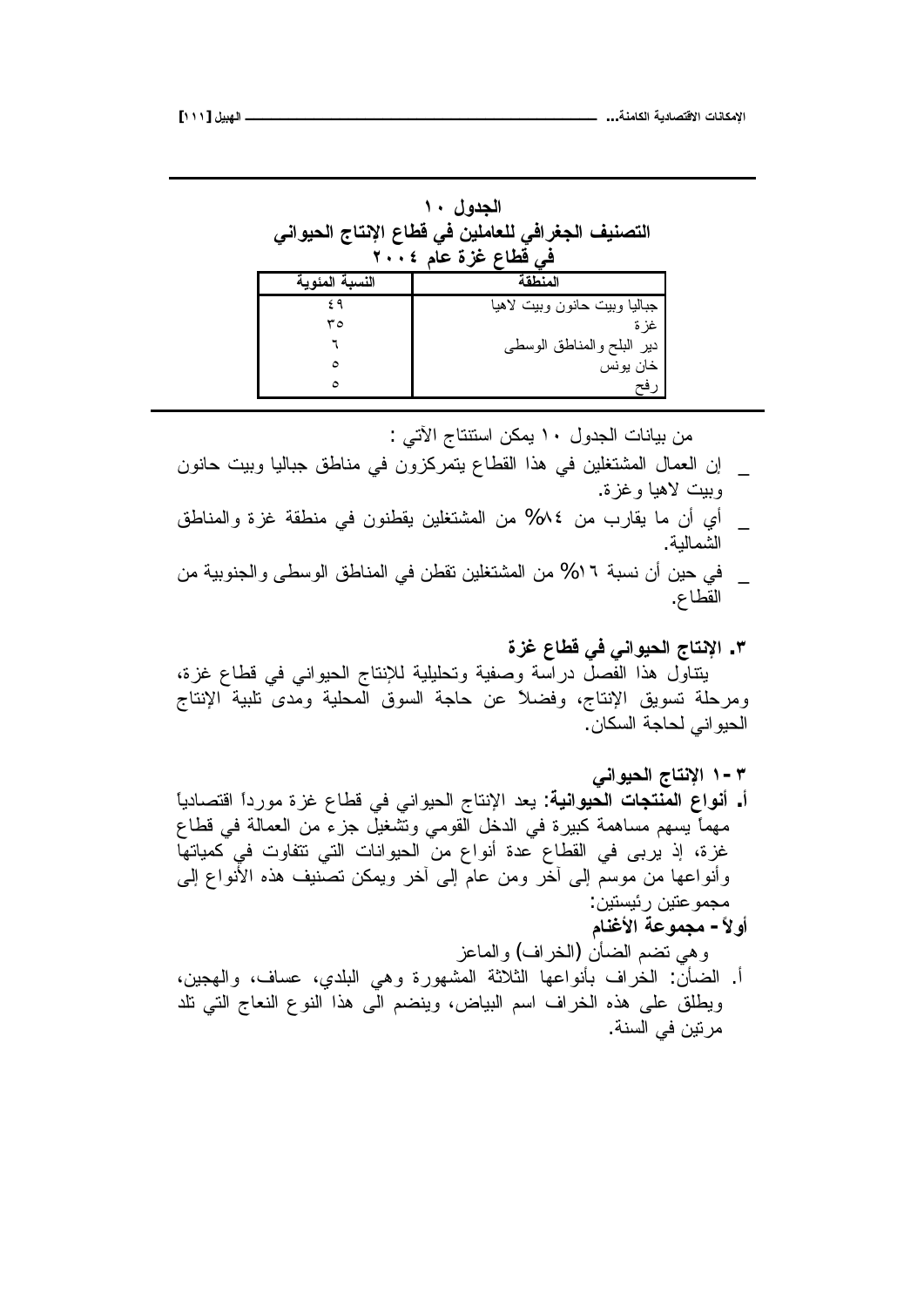**(ÏÖ) ÕÒ ÞNë¢Ë¦×ìÜàN**6666666666666666666666666666666666666666666666666666666666666666666666666666666666666**¾ŮƍƆƃŒŗŶƆœŞ/ťœŮřſƙŒƍ ŖŧŒťƗŒŗƒƄƂ [ÎÎÏ]**

ب. الماعز : وهي ثلاثة أصناف: البلدي، الشامي، والـهجين وينضم إلـى هذا النوع الجديان، ونلد الماعز مرنين في السنة. **ثانباً - مجموعة الأبقار** وهي تضم العجول فضلاً عن أبقار الحليب، فتستمر تربية العجل سنتين ليصبح جاهزاً وصالحاً للذبح، إذ يكون وزنه حوالبي ٢٠٠ كيلو غرام في ٦-١٢ شهر وعند نهاية السنتين يبلغ ما بين ٤٠٠-٥٠٠ كيلو غرام. ونتغذى مجموعنا الأعّنام والأبقار على الأعلاف المالئة، إذ إنها نستهلك في السنة الواحدة ٩٢٨,٤ طن كما هو مبين: ŵƏƈŠƈ Ɖŗś ŕƔƂƔŗ ƇƔŬũŗ řƊŬƅŔƓžƉų ×ÐÖÒ ÕÕÐÐ ÔÐÕ ×ÑÓ

إحصاءات الإنتاج الحيوان*ي* في قطاع غزة

تكاد تكون إحصاءات الإنتاج الحيواني في قطاع غزة منعدمة فهي قليلة جدا وغير متوفرة بالشكل الذي يمكن الباحث من أن يقارن فيما بينها، فإن وجدت هذه الإحصاءات لدى بعض المؤسسات والجهات التي تعني بهذا الأمر، فتجدها غير كاملة ومعظمها مبني على تجميع أرقام من هنا وهناك، من دون الرجوع إلى الأرقام الحقيقية المبنية على أساس مسح شامل لكل هذا القطاع.

| المجم <u>و ع</u>       | ماعز                            | اللوريخ الجعراتي للصان والماحر<br>ضأن | الموقع                         |
|------------------------|---------------------------------|---------------------------------------|--------------------------------|
| $\overline{\Gamma}$ 90 | $\overline{\Lambda \mathbf{r}}$ | $\mathbf{r} \wedge \mathbf{r}$        | الزوايدة                       |
| 17A5                   | $5\lambda$                      | 11.7                                  | النصير ات                      |
| $\mathsf{r}\mathsf{v}$ | ١.                              | $\mathsf{Y}\mathsf{V}$                | بني سهيلا                      |
| V97                    | ٦٩                              | YYY                                   | بيت حانون                      |
| <b>Y</b> 1 A T         | ۲٥١                             | ۱۹۳۲                                  | بيت لاهيا                      |
| OTE                    | ۱٦۸                             | ٣٦٦                                   | جباليا                         |
| <b>YVV</b>             | $\vee\vee$                      | $Y \cdot \cdot$                       |                                |
| <b>YEA.</b>            | ٦٤.                             | $1\wedge 2$ .                         | دير البلح<br>رفح               |
| 19                     | ٨                               | $\lambda$                             | ۔<br>عبسا <i>ن</i>             |
| ۳٥٢٢                   | ۱۸٦۸                            | 1702                                  | غزة                            |
| 227                    |                                 | 221                                   |                                |
| 12379                  | ۳۶٥۶                            | $\lambda V$ $\gamma$                  | مخيم المغازي<br><b>المجموع</b> |

**آلجدو**ل ١١ **ŨŵœƆƃŒƍƇŋŰƄƃƑżŒŧźŞƃŒŴƒŨƍřƃŒ**

يتبين من بيانات الجدول ١١ أن عدد رؤوس الضأن كبير في بيت لاهيا ورفح وغز ة، وكذلك النصير ات، إذ إن تلك المناطق تستأثر بالعدد الذي يفوق ثلاثة أرباع العدد في القطاع ككل، في حين أن معظم رؤوس الماعز نتركز في منطقتي غزة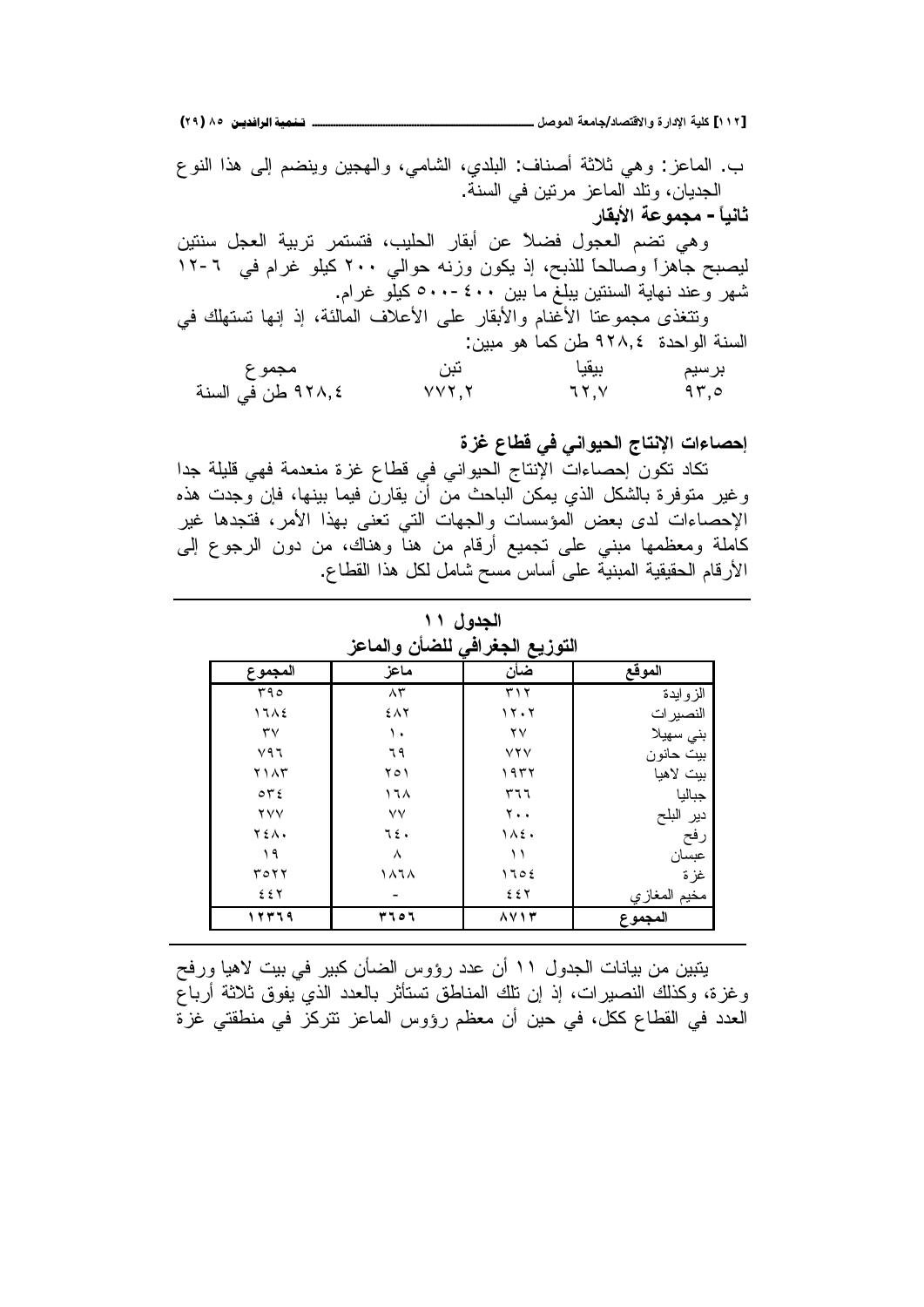**[ÎÎÐ] ¾ƒŕƌƃŒººººººººººººººººººººººººººººººººººººººººº ...ŗƈƆœƂƃŒŗƒťœŮřſƙŒ ŘœƈœƂƆƗŒ**

ورفح وبنسبة معقولة في النصيرات، ويرجع ذلك إلى انساع المساحات فيها، وتوفر المراعي.

| التنوع الوراثي للضأن والماعز       |                                      |        |  |  |
|------------------------------------|--------------------------------------|--------|--|--|
| النسبة المئوية                     | العدد                                |        |  |  |
|                                    |                                      | ضأن :  |  |  |
| ۹٥                                 | $\lambda$ $\lambda$ $\lambda$ $\tau$ | بلدي   |  |  |
| 0,۳                                | ٣٠٦                                  | عساف   |  |  |
| ٥, ١                               | $\gamma$                             | هجين   |  |  |
| ۰.۱                                | $\lambda$ $\vee$ $\wedge$ $\uparrow$ | مجموع  |  |  |
|                                    |                                      | ماعز : |  |  |
| ۸۸                                 | ۳۲۱۹                                 | بلدي   |  |  |
| ۲ (                                | 25V                                  | شامى   |  |  |
|                                    |                                      | هجين   |  |  |
| ۰.۱                                | 207 م                                | مجموع  |  |  |
| المصدر : قاعدة المعلومات الزراعية. |                                      |        |  |  |

ا**لجدول ۱۲** 

من الجدول السابق نجد أن النوع البلدي من رؤوس الضأن يشكل نسبة ٩٥% من العدد الإجمالي، في حين أن الماعز البلدي يشكل ٨٨% من العدد الإجمالي في قطاع غزة.

ملاحظة: أخذت الجداول السابقة ١١، ١٢ من خلال مسح شامل لقطعان الأغنام التي بِبِلْغ عددها ١٠ رؤوس فأكثر، ولا نشمل الحيازات التي يبلغ فيها عدد الرؤوس أقل من ذلك.

<u>الحدول</u> ١٣

أعداد أبقار الحليب ف*ي* قطاع غزة

| مجموع    | ىىت<br>$\overline{1}$<br>حانون | ىىت<br>$\overline{\phantom{a}}$<br>لاهيا | جباليا                               | غزة  | البريج | النصيرات      | المغاز ي | دير<br>البلح | خان<br>يونس | رئج                           | المنطقة |
|----------|--------------------------------|------------------------------------------|--------------------------------------|------|--------|---------------|----------|--------------|-------------|-------------------------------|---------|
| ٦٢٥      |                                | ۹٥                                       | 290                                  | 007  |        | ه ځ           | $\wedge$ |              | $- -$       | . u                           | العدد   |
| $\cdots$ | ۲,٤٦                           | $\circ, \wedge \circ$                    | $\mathbf{I}$ $\mathbf{r}$ ., $\circ$ | ۲۱,۹ | .77    | $, \vee \vee$ | 5,97     | V.79         |             | $\mathsf{r}_\mathsf{A}$<br>ν. | النسبة  |

يتضح من الجدول ١٣ أن أبقار الحليب نتركز في جباليا اذ تكثر فيها مزار ع الأبقار والخَّراف على حد سواء، كما نلحظ من الجدول أن عدداً لا بأس به من الأبقار يتركز في منطقتي غزة وخان يونس، وتأتي بعد ذلك منطقتا رفح ودير البلح.

تقدير الإنتاج الحيوان*ي* ف*ي* قطاع غزة

أَظُهِرتٌ نتائج الاستَبيان أن المعدل السنوي للإنتاج الحيواني في قطاع غزة يقدر بحوالَبي ١١ أَلْف رأس من الأغنام وخمسة ألاف رأس من الأبقار ً ولكن حسب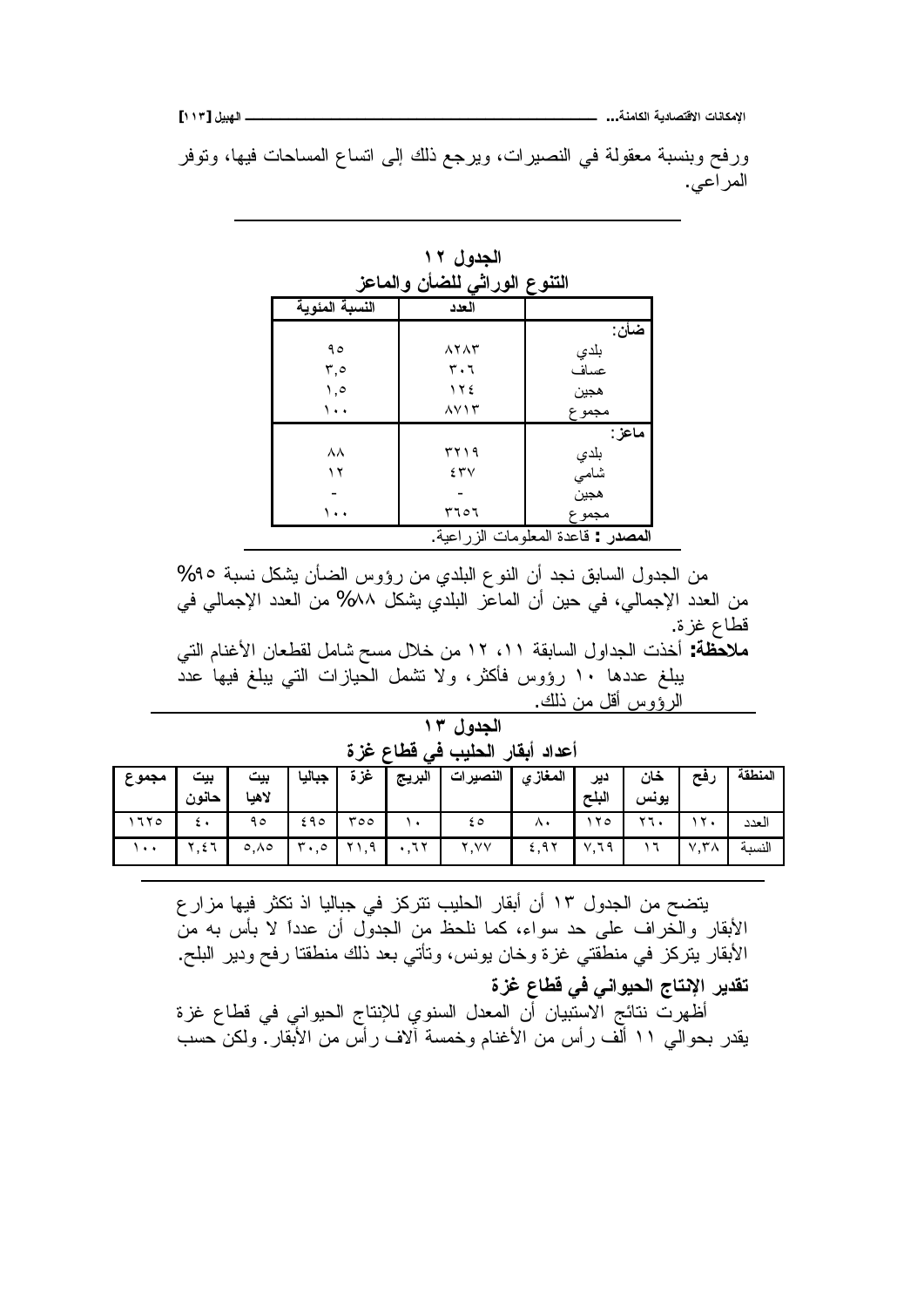**(ÏÖ) ÕÒ ÞNë¢Ë¦×ìÜàN**6666666666666666666666666666666666666666666666666666666666666666666666666666666666666**¾ŮƍƆƃŒŗŶƆœŞ/ťœŮřſƙŒƍ ŖŧŒťƗŒŗƒƄƂ [ÎÎÑ]**

لِحصائيات قاعدة المعلومات الزراعية: عدد أبقار الحليب في قطاع غزة ٢٥٠٠ ÏÖÎÎ ŘŪŻŵŕųƁƓž¿ƏŠŸƅŔŧŧŷƏūŌũ

| الإنتاج الحيواني في قطاع غزة لعام ٢٠٠٤ |         |       |      |  |  |
|----------------------------------------|---------|-------|------|--|--|
| ۱۱۹۷ ألف دولار                         | ۱۰۰۰ طن | أبقار | نحوم |  |  |
| ۱۳۱۳ ألف دولار                         | ۱۰۰۰ طن | ماعز  |      |  |  |
| ٥٥٧٣ ألف دولار                         | ۸۰۰۰ طن | أبقار | حليب |  |  |
| ۷۱۱ ألف دولار                          | ۱۰۰۰ طن | غنم   |      |  |  |
| ٤٠٣ ألف دولار                          | ۱۰۰۰ طن | ماعز  |      |  |  |

ا**لجدول ٤ ١** الإنتاج الحيوان*ي* ف*ي* قطاع غزة لعام ٢٠٠٤

الأسباب التي تحول دون زيادة الإنتاج الحيوان*ي* ف*ي* القطاع

- ١. غلاء الأعلاف وصعوبة الحصول عليها بسبب الاعتماد على استيرادها من إسرائيل، فعند إغلاق المعابر لا يكون هناك أي بديل للحصول على الأعلاف.
- ۲. عدم وجود مسلحات واسعة من الأراضي الخضراء، وهذا يتسبب في ندرة المراعي، اذ إن جزءًا كبيراً من الأراضي الزراعية، بدأ يتحول إلى مناطق عمرانية نظرا للحاجة الماسة للسكن، وهذا بدوره بؤدي إلى نقص ملحوظ في القش، مع العلم بأن معدل عدد أشهر الرعبي في القطاع يبلغ ٩ شهور وهذا المعدل منّاسب لو نوفرت المراعي بالقدر الكافي.
- ٣. عدم وجود مناطق واسعة مخصصة للتربية نظرا لضيق المكان الناجم عن تجريف القوات الإسرائيلية للمساحات الشاسعة من أراضبي المواطنين المفلسطينيين وحظر النواجد فيها.
- ٤. النقص الملموس في الخدمات البيطرية، وكثرة الأمراض واختلاف الطقس بالنسبة للخراف المستوردة الذي يؤدي الى زيادة نسبة الوفيات.
- ٥. استيراد الخراف من استراليا ومن بعض دول أوروبا الشرقية، وهي خراف مخصية ومن دون ذنب، وذلك حسب الشروط الإسر ائيلية من أجل منع النكاثر لمهذه الأنواع في القطاع، وذلك بحجة منع حدوث الأمراض، وتباع نلك الخراف المستوردة بأسعار منخفضة مما يجبر المزراعين على ذبح نعاجهم وكذلك الماعز التي نلد (أي الأمهات) مؤدياً بذلك إلى الانخفاض الندريجي في وجود الأغنام البلدية في قطاع غزة.

.řƔƏŧƗŔũŕŸŬŌ'nƜŻ .Ô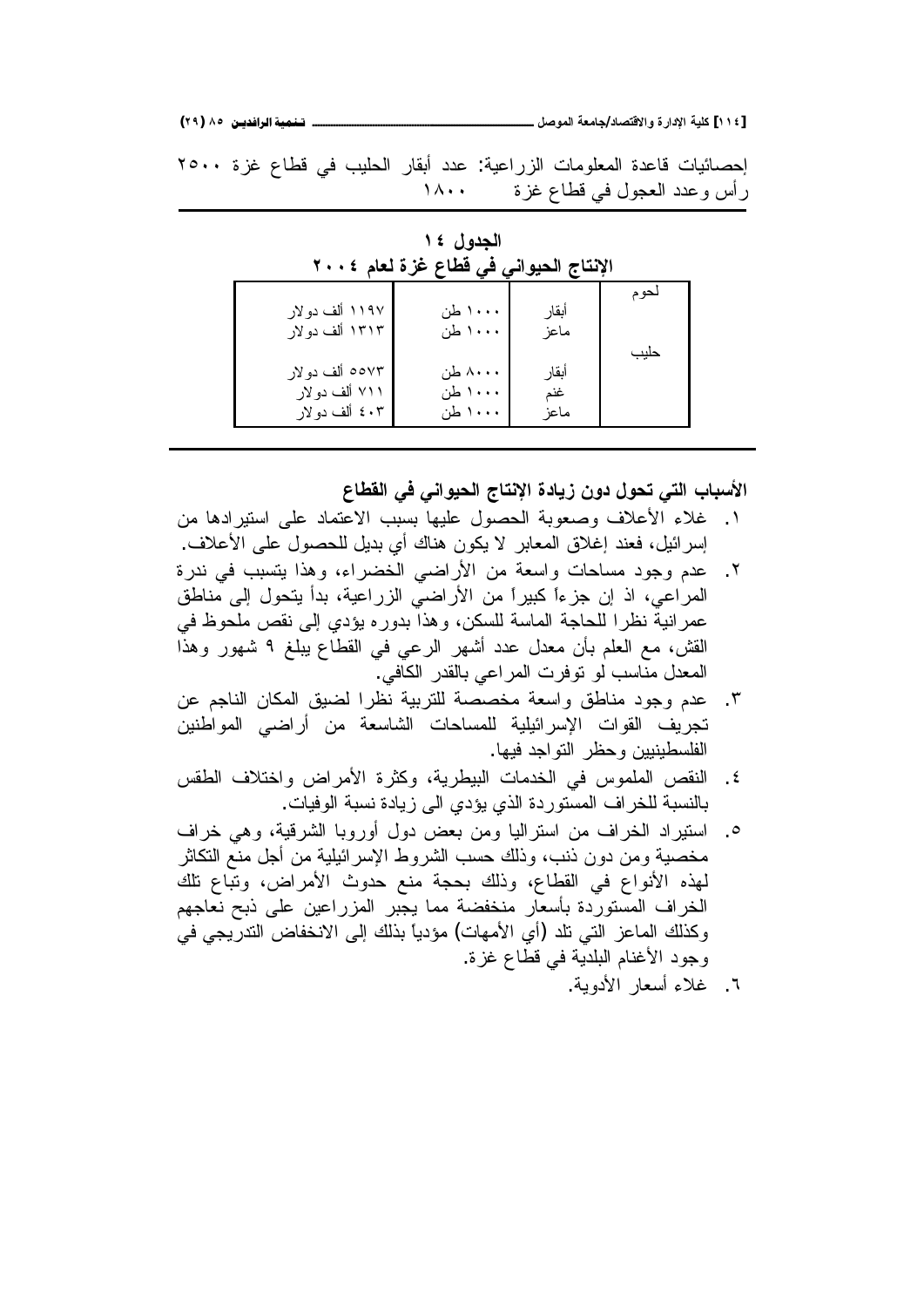**[ÎÎÒ] ¾ƒŕƌƃŒººººººººººººººººººººººººººººººººººººººººº ...ŗƈƆœƂƃŒŗƒťœŮřſƙŒ ŘœƈœƂƆƗŒ**

Y. إصابة قسم من الخراف المستوردة بالجدري، الحمى القلاعية والمالطية، والحكة، وبذلك نكون في حكم الناقلة للعدوى، مما يؤدي إلى وفيات في المخر اف و المعاعز اللبلدي. .⁄. غلاء أسعار العجول المخصصة للنر بية. ۹ . المنافسة الشديدة مع المنتجات الحيو انية الإسر ائيلية وكذلك اللحوم المثلجة . . ٢ . النكلفة العالية لقيمة الأرض التي نقام عليها مزار ع التربية . ١١. القيود الإسرائيلية التي تضعها على المعابر بحجة الأمن حتى تتفادى التأثير على إنتاجها.

**ƑƈŒƍƒšƃŒŜœřƈƗŒžƒƍŪř Ï-Ð** أظهرت نتائج الاستبيان أن أهم منافذ التسويق للإنتاج الحيواني هي: أسواق

قطاع غزة، وتمثل ٩٥% من الأسواق، وأسواق الضفة الغربية والتبي تمثل ٥%. أ. ا**لمبيعات**: يبيع تجار قطاع غزة في العام الواحد حوالي ٣٦ ألف ر أس من الأغنام وكذلك ما يعادل ٢٠ ألف رأس من الأبقار . ويتوقف حجم المبيعات على الكمية المعروضة من الأصناف المختلفة وكذلك أسعار البيع وظروف التسويق، فمن الطبيعي أن الأسعار تختلف من موسم إلى آخر، مما ينعكس على حجم المبيعات، ونَبْلَغ قَيْمَة المبيعات الذروة في موسم عيد الأضحى المبارك من كل عام، إذ إن الكمية المستهلكة في هذا الوقت تمثل تقريبا ٨٠% من الكمية المستهلكة خلال العام الو احد.

وعلى أساس أن متوسط سعر الرأس الواحد من الأغنام نقريبا ١٥٠ ديناراً، فتجد أن حجم المبيعات السنوى من الأغنام يقرب من ٥ر٥ مليون دينار، أما حجم المبيعات السنوي من الأبقار يعادل ١٢,٥ مليون دينار ، على أساس أن متوسط سعر الر أس الواحد من الأبقار ٥٠٠ دينار ، أي أن حجم المبيعات السنو ي من الأبقار والأغنام معا في قطاع غزة يقدر بحوالي ١٨ مليون دينار، وهذا المبلغ لا يستهان به بالنسبة للدخل القومي.

ب. ا**لنواردات**: يشير هيكل واردات قطاع غزة من إسرائيل إلىي أن نسبة الواردات من الحيوانات ومنتجاتها تبلغ ٩,٣% وتأتي بعد مواد البناء والمواد الغذائية والنفط، أي في المرتبة الرابعة، إذ يستورد قطاع غزة كميات لا بأس بها من الحيوانات الحية واللحوم المجمدة، وذلك على الرغم من القيود الإسرائيلية الشديدة على الاستيراد وارتفاع أسعار النقل وقلة السيولة والضرائب، إذ بتم استيراد ما يعادل ٢٥ ألف رأس من الأغنام و١٥ ألف رأس من الأبقار في العام الواحد، ومن أهم الدول التي يتم الاستيراد منها: استراليا وفرنسا وهولندا ورومانيا ونركيا وبولندا، مع العلم أن حجم الاستيراد من استراليا يمثل حوالمي ه ٢% من حجم الاستيراد الكلي.

ومن الجدير بالذكر أن إسرائيل تشترط أن يتم الشراء من مزارع في استراليا وقبرص وفرنسا وباقى الدول التى بتم الاستيراد منها، وتشترط قص الذنب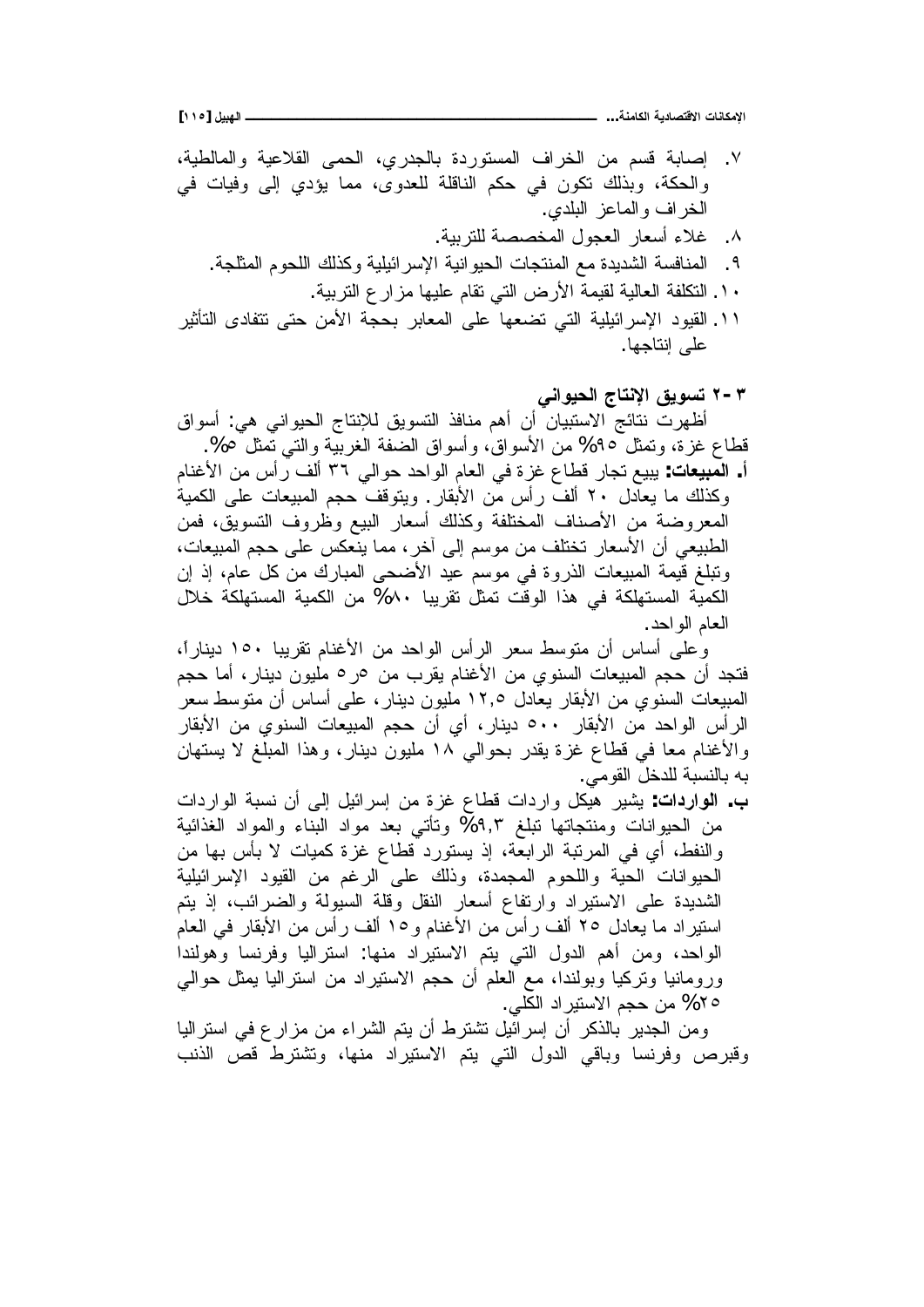والخصبي (إزالة البيض) للحيلولة دون انتقال الأمراض حسب إدعاءاتها، في حين أن الهدف الرئيس هو منع تكاثرها الذي قد يؤثر سلباً على الإنتاج الحيواني الإسرائيلي، وعلى حجم مبيعاته. أما اللحوم المثلجة، فيتم استيرادها من الخارج ولاسيما من دول أوروبا الشرقية عن طريق النجار الإسرائيليين الذين بببيعونها للتجار الفلسطينيين بمعدل حجم مبيعات سنوي يبلغ ١٣٠٠ طن، مع العلم أن غالبية السكان في القطاع يفضلون اللحوم الطازجة عند نوفرها في الأسواق وبسعر معقول على اللحوم المثلجة.

ج. ا**لصادرات**: بلغ العجز التجاري الفلسطيني لقطاع غزة مع إسرائيل في عام ۲۰۰۰ حوالی °° ملیون دولار، إذ بلغت نسبة الصادرات إلى الواردات حوالى ٩,٨% فقط، وهذه نسبة متدنية جدا، ولضعف تصدير الإنتاج الحيواني دور في هذه النسبة المندنية، إذ نستطيع القول أنه لا يوجد تصدير في هذا المجال، فالإنتاج المحلي لا يسد أصلا حآجة السكان بل يتم اللجوء إلى استيراد كميات كبير ة لسد العجز الكبير .

| لین کی مسیحی<br>$\tau$ -<br>$\overline{\phantom{a}}$ |                                |                             |                                             |  |  |
|------------------------------------------------------|--------------------------------|-----------------------------|---------------------------------------------|--|--|
| لحوم حمراء(بالطن)                                    | أغنام بالرأس                   | أبقار بالرأس                |                                             |  |  |
| 55 <sup>2</sup>                                      | $rr \cdot r$                   | V1V0                        | اشهر ٤، ٥، ٦ /٩٥                            |  |  |
| 1 Y A                                                | 110 <sub>A</sub>               | ۲۱۰٦                        |                                             |  |  |
| ۲۹ (                                                 | 151Y                           | ۲۸۹۹                        | Λ                                           |  |  |
| 7 0 1                                                | $\lambda$ $\lambda$ $\vee$     | Y                           | ٩                                           |  |  |
| $\circ \circ$ .                                      | $\mathbf{y} \circ \cdot \cdot$ | $0 \cdot \cdot \cdot$       | $90 / 17$ $(1)$ $(1)$                       |  |  |
| ۱۹٦                                                  | ۱۱۹۶                           | ۲٤١٠                        | 97/1                                        |  |  |
| ۲٦.                                                  | $\Lambda$ { $\Upsilon$         | 101 <sub>A</sub>            | 97/7                                        |  |  |
| $\mathcal{N}$                                        | ۲۲۹                            | 970                         | $97/\tau$                                   |  |  |
| $r \epsilon$                                         | 17                             | 70                          | $\mathbf{Y} \cdot \cdot \cdot / \mathbf{Y}$ |  |  |
| ٣٦.                                                  | 17A0                           | $\gamma \gamma \circ \cdot$ | $Y \cdot \cdot 2/7$                         |  |  |
|                                                      |                                |                             |                                             |  |  |
|                                                      |                                |                             |                                             |  |  |

**الجدول ۱۰** المنتحات الحيوانية الواردة ال*ي* قطاع غزة

**ŗƒƄšƆƃŒžƍŪƃŒŗŞœšƃƑƈŒƍƒšƃŒŜœřƈƗŒŗƒŕƄřƎťƆ Ð-Ð**

أظهرت نتائج الاستبيان أن الكمية المطلوبة من الإنتاج الحيواني لسكان قطاع غزة تقدر بحوالي ١٣٠٠٠ طن سنويا، أي أن الكمية المطلوبة لكل فرد في قطاع غزة حوالي ١٠ كيلو جرام على اعتبار أن عدد سكان القطاع في عام ٢٠٠٤ يقرب من مليون و ٣٠٠ ألف شخص مع الأخذ في الاعتبار أن الأفراد في الفئة العمرية من صفر - ٤ سنوات لا تحتاج إلى كمية كبيرة من اللحوم مثل باقى أفراد الفئات العمرية الأخرى، ولما كانت الفئة العمرية من صفر - ٤ سنوات تمثل تقريبا ۲۱،۲% من سكان القطاع، نستنتج أن الكمية المطلوبة تقدر بحوالي ۱۱۰۰۰ طن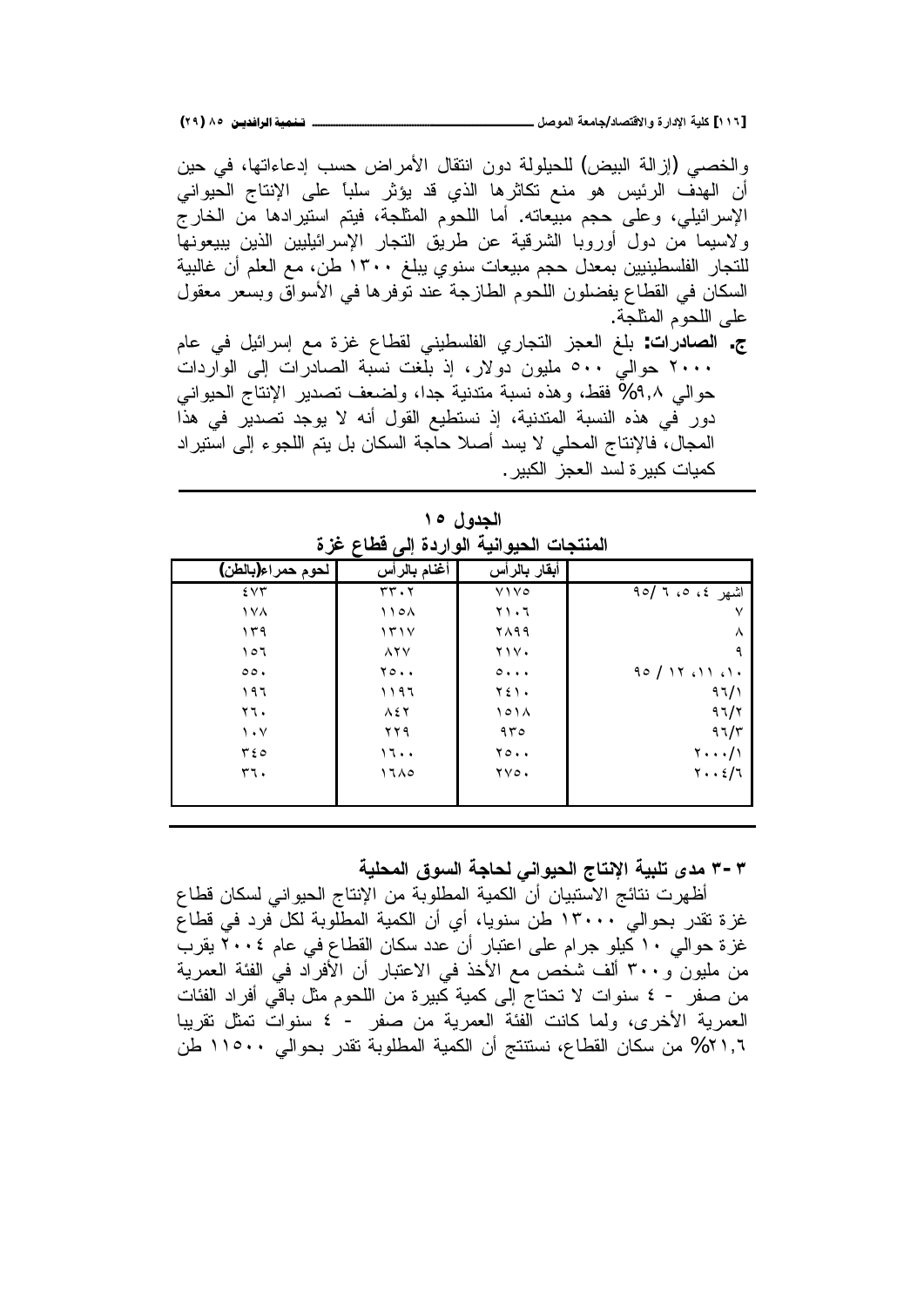سنويا، علما بأنه تم تقدير كمية من الأبقار والخراف والماعز التبي تذبح في السلخانات بحوالي ١٠٥٠٠ طن سنويا، وهناك ما يعادل ٥% من رؤوس الحيوانات تذبح خارج السلخانات لأسباب مختلفة ومنها: التهرب من الإشراف البيطري، النهرب من الضريبة، وذلك عن طريق عدم تسجيلها في سجلات المسلخ. وجدير بالذكر أن نتائج الاستبيان أظهرت في هذا الصدد أن عملية الشراء للمنتجات الحيوانية تتم بنسبة ٩٨% من السوق العام و ٢% من الباعة المتجولين . وبذلك نكون الكمية المعروضة سواء كانت من الإنتاج المحلي أو المستورد تعادل ١١١٢٥ طناً سنويا فضلاً عن اللحوم المثلجة. وكما هو معروف أن الكمية المعروضة = الإنتاج المحلي + الواردات -الصادرات، وحسب الأرقام المتوافرة نجد أن الكمية المعروضة تغطي تقريبا الكمية المطلوبة، وهذه النغطية نتم في معظمها من خلال الواردات التي تشكل نسبة ٨٠% من الكمية المعروضة، وهذا يدل على أننا نعتمد اعتماداً كبيراً على استيراد المنتجات الحيوانية، والإنتاج المحلي في انحسار مستمر بفعل المعوفات السابقة الذكر في المبحث الأول. ولتحقيق زيادة الإنتاج المحلي والتخفيف من حدة الاستيراد نوصي بالأتي: ۰. العمل على إيجاد أساليب منطورة نزيد الإنتاج الحيواني كتطوير صناعة الأعلاف مما يساعد علىي تخفيض أسعارها، ولاسيما أن مناطق الرعبي أخذة في الانحسار شيئا فشيئا بسبب النهضة العمر انية الجديدة. ۲. الحث والنشجيع على إقامة مزارع للنربية ونزويدها بالمعدات الحديثة ونقديم الدعم المادي، وعمل الأبحاث العلمية التي تهدف إلى نطوير هذا القطاع. ۳. تشجيع ودعم وجود مصانع للألبان لاستيعاب كميات الحليب التي يتم الحصول عليها من الأبقار والأغنام للمحافظة عليها من الذبح الذي يتم بحجة انخفاض أسعار الحليب وارتفاع أسعار الأعلاف. ٤. العمل على نوفير الخدمات البيطرية وبالنوعية المناسبة. ه. تشجيع نربية الأنواع المهجنة، كالعجل الهولندي، والعجل الفرنسي (شراري) والبقر الحلوب وإيجاد السبيل لذلك. <sup>7</sup>. العمل على نقوية الروابط بين وزارة الزراعة والجمعيات الزراعية والمزارعين ليكون النعاون علىي أفضل وجه. **ƑƈŒƍƒšƃŒŜœřƈƗŒųœűƀŕŗűŕřŧƆƃŒŘœŵœƈŮƃŒ .Ñ** يمثل قطاع الثروة الحيوانية جزءاً هاما من مكونات القطاع الزراعي، ومن ثم فهو يؤثر تأثيراً مباشراً ومهماً في مستوى النشاط الاقتصادي في هذا القطاع الاقتصادي المهم من قطاعات الاقتصاد الفلسطيني، فضلاً عن أن قطاع الثروة الْحِيوانية بِرتبط ارتباطًا مهماً وبصورة غير مباشرة مع القطاعات الأخرى في الاقتصاد الوطني من خلال ارتباط قطاع الثروة الحيوانية بعدد هام من الصناعات الغذائية والتحويلية. ويمكن التمييز في هذا المجال بين فئتين رئيستين من هذه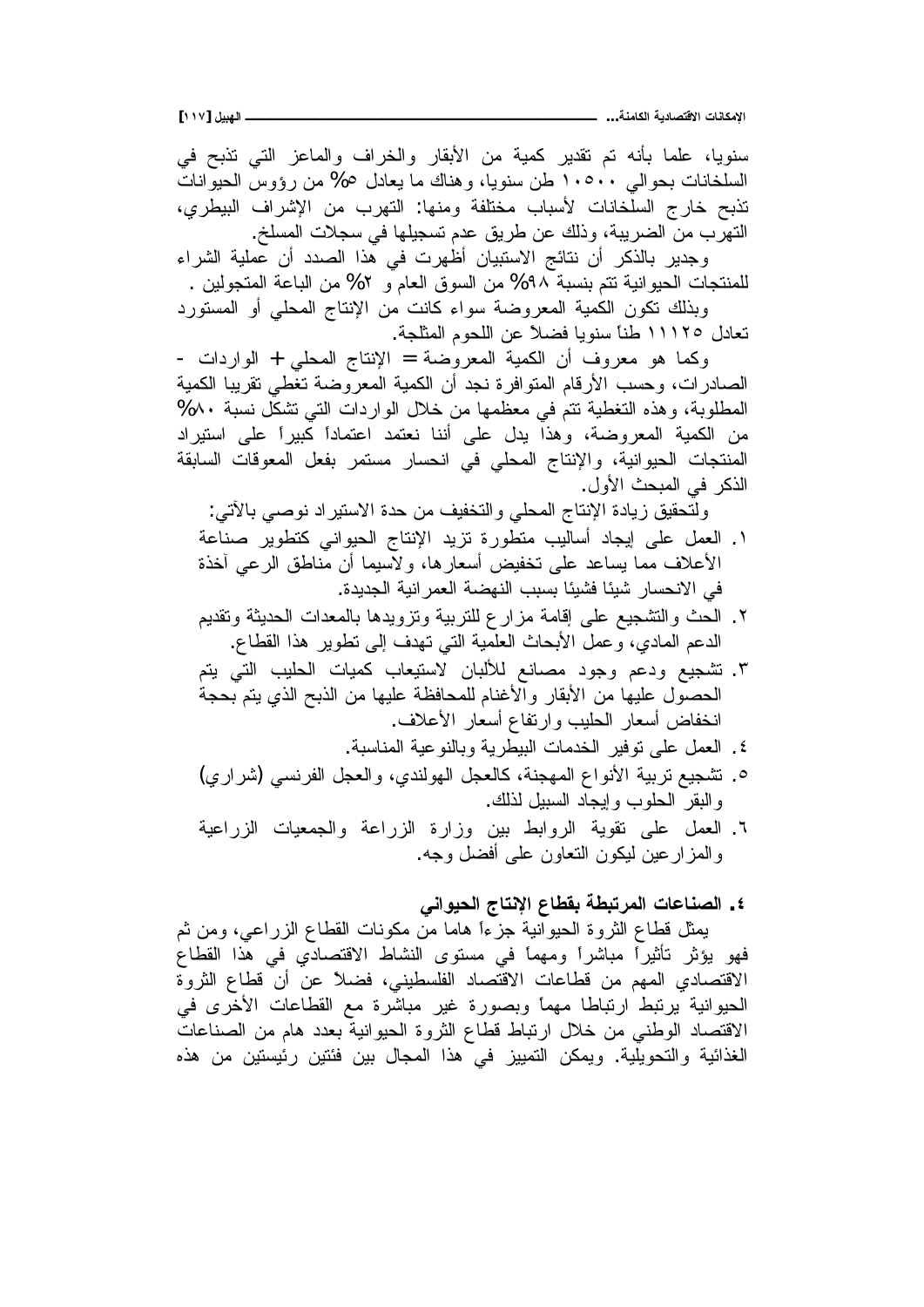النشاطات، الفئة الأولى: صناعات تأتى ضمن النشاطات التي تسبق الإنتاج الحيواني، ويكون تأثيرها في مرحلة سابقة لمرحلة الإنتاج الحيواني، وهو ما يعرف في الاقتصاد بروابط الدفع الخلفية، ونخص بالذكر صناعة الأعلاف، والنشاط المتعلق بتقديم الخدمات اللازمة لتربية الحيوانات والطيور مثل البناء والتفريخ، وغير ذلك من الخدمات الأخرى التي تقدم لقطاع الثروة الحيوانية. أما الفئة الأخرى: فهي التي تخص المرحلة التي تلي الإنتاجي الحيواني، وهو ما يعرف في الاقتصاد بروابط الدفع إلى الأمام، ونخص بالذكر صناعة الألبان، صناعة اللحوم المصنعة (المرنديلا) الصناعات الجلدية، ونشاطات ثانوية أخرى مثل الجيلاتي والأيس كريم، والنشاط المتعلق بالاستفادة من المخلفات الحيوانية في إنتاج السماد العضوي الذي يستخدم في الزراعة على نطاق واسع، ويمثل عنصرا هاما من عناصر الإنتاج الزراعي ولاسيما في إنتاج الخضروات والفواكه بأنواعها، وسنستعرض في هذا المجال النشاطات الإقتصادية المرتبطة بقطاع الثروة الحيوانية، والتي نؤثر بدرجة كبيرة على مستوى هذا القطاع.

**أولاً – صناعة الأعلاف**: ترتبط الصناعة ارتباطا وثيقا بقطاع الثروة الحيوانية، اذ إن وجودها أساساً فائم على نزويد فطاع الثروة الحيوانية بمنتج أولى هام وضىروري لقيام هذا النشاط، ونشكل نكلفة الأعلاف نسبة مرتفعة من نكاليف الإنتاج في قطاع الثروة الحيوانية، وتصل هذه النسبة إلى حوالي ٨٠% من تكاليف الإنتاج المتغيرة ويعود السبب في هذا الارتفاع إلى عدم وجود مساحات للرعى والاعتماد الكلبي على الأعلاف في نربية الأبقار والدواجن، ونعد صناعة الأعلاف صناعة حديثة نسبيا في قطاع غزة، إذ كان القطاع يعتمد اعتمادا كليا على الأعلاف المستوردة، فقبل عام ١٩٦٧ كانت الأعلاف تستورد من جمهورية مصر العربية، فضلاً عن الأعلاف المحلية، والحبوب المستوردة مثل الشعير والذرة، وفي سنوات السبعينات والثمانينات حدث توسع كبير في الإنتاج الحيواني، ولاسيما في مجال تربية الدجاج اللاحم والبياض. وفي بداية هذا التوسع كانت الأعلاف تستورد كليا من السوق الإسرائيلية، اذ إن هناك أربعة مصانع إسرائيلية متخصصة في إنتاج الأعلاف بأشكاله، وتعتمد هذه المصانع بشكل كبير على الحبوب المستوردة من الخارج، وقد انعكست نكلفة الإنتاج المرتفعة، وكذلك مستوى المعيشة المرتفع على أسعار الأعلاف، وقد أسهم هذا الارتفاع في إضعاف المقدرة التنافسية للمنتجين الْفَلْسطَينيين، اذ إن المنتجين الإسرائيليين يتمتعون بأشكال مختلفة من الدعم والمساعدات الحكومية وغير الحكومية، وهذا بعكس المنتجين الفلسطينيين الذين لا يتلقون أي شكل من أشكال الدعم، بل على العكس فإنهم يعانون من مختلف أشكال التمييز والسياسات الإسرائيلية التعسفية التي تهدف في الأساس إلى إضعاف مقدرتهم التنافسية وعدم تمكينهم من منافسة المنتجين الإسر ائيليين .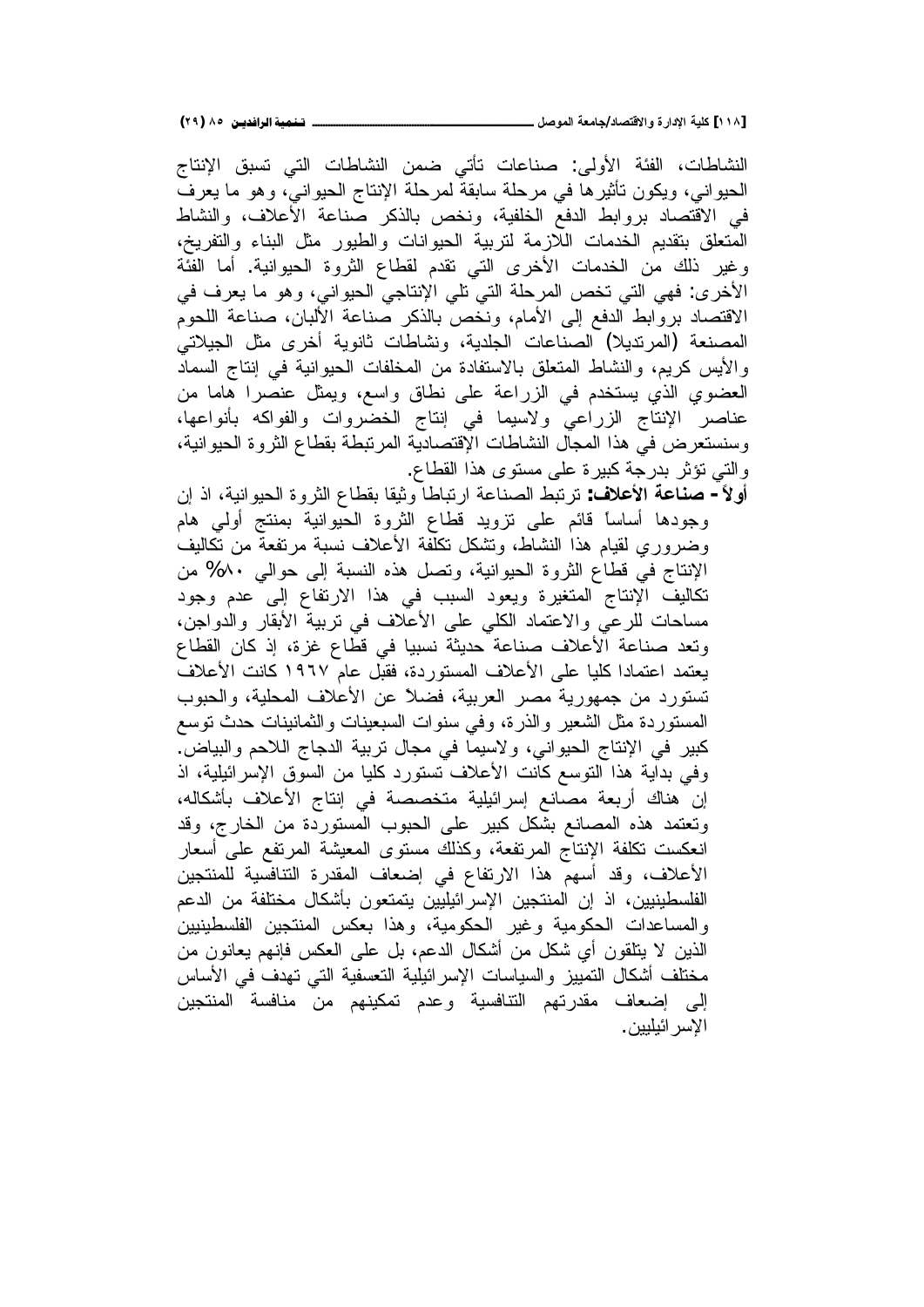**[ÎÎÖ] ¾ƒŕƌƃŒººººººººººººººººººººººººººººººººººººººººº ...ŗƈƆœƂƃŒŗƒťœŮřſƙŒ ŘœƈœƂƆƗŒ**

أمام هذه الصعوبات والسياسات الإسرائيلية التمييزية، ظهرت الحاجة الىي إقامة مصـانـع للاعلاف، مما دفـع بـعض المستثمرين إلى التفكير فـي إقامة مصنـع من هذا النوع، وخلال الثمانينيات ومطلع التسعينات أقيم العديد من المصانع في قطاع غزة، ومن خلال المسح الإحصائيي الشامل لمصانع الأعلاف في قطاع غزة نبين أن هناك مصنعين للأعلاف، أحدها متخصص بأعلاف الدواجن، وتعود هذه المصانع الى ملكية القطاع الخاص، وتعتمد هذه المصانع في إنتاجها على الحبوب المستوردة من الأسواق الخارجية ولاسيما السوق الأمريكية والأوربية والإسرائيلية، وتغطى فقط نسبة ٣٠% من احتياجات السوق المحلية، أما الباقي فيتم تغطيته عن طريق الاستيراد من السوق الإسرائيلية، ويرجع ذلك إلى العديد من المشاكل التبي نواجهها هذه الصناعة ومنها ما بِتعلّق بالسوق الداخلية مثل عدم نوافر المساحات اللازمة لزراعة أنواع معينة من النباتات تستخدم في صناعة الأعلاف والجزء الأكبر من هذه المشاكل يتعلق بالخارج ولاسيما العلاقة مع إسرائيل، وقد ذكر المنتجون عدداً منها، مثل سياسة الإغلاق وما بنتج عنها من انقطاع في المواد الخام اللازمة لهذه المصانع الذي يتسبب بتوقف الإنتاج في فترات الإغلاق، وفي أحيان أخرى تعمل هذه المصانع بأقل من طاقتها الإنتاجية، مفضياً ذلك إلى ارتفاع تكاليف إنتاج الوحدة، كما أن السياسات الإسرائيلية الجديدة في الاستيراد والتصدير والقيود المفروضة على المعابر أدت إلى ارتفاع تكاليف النقل والتخزين.

وِهناك قيود نفرضها السلطات الإسرائيلية على المعابر مما يحد من مقدرة هذه المصـانـع علـي تصـريف جزء من ابنتاجها إلـي أسواق فـي الضفة الـغربية وإسرائيل، إذ نمثل هذه الأسواق نسبة كبير ة من الطلب الكلي الممكن .

إن هذه الصناعات كما ذكر سابقا تفي بحوالي ٣٠% من احتياجات السوق المحلي، وفي حالة رفع أو تخفيف هذه القيود المفروضة فإن هذه الصناعة يتوقع أن تنمو لتسد حاجة السوق المحلي بالكامل، فمن المعروف ووفقا لدراسة نكاليف الإنتاج لمهذه الصناعة ومقارنتها بالمصانع الإسرائيلية، يمكن القول بأن مصانع الأعلاف الفلسطينية تتمتع بمزايا نسبية في تكاليف الإنتاج، وذلك لأن تكلفة الأيدي العاملة الفلسطينية هي أقل بكثير من تكلفة الأيدي العاملة للمصانع الإسرائيلية، فضلاً عن أن مصدر المواد الخام هو مصدر واحد بالنسبة للمصانع الفلسطينية والإسرائيلية، ومن هنا فإنه وفي حالة نطابق الشروط والظروف نفسها على كلا الصناعتين فمن المتوقع أن تتوسع المصانع الفلسطينية في إنتاجها ليس فقط لتلبي احتياجات السوق المحلية، وإنما نصدر جزءاً منه إلى السوق الإسرائيلية فينتج عن نوسع في استخدام العناصر المحلية ولاسيما الأبدى العاملة، فيتوقع أن نزيد الأبدى العاملة المحلية بنسبة 10% عن مستواها الحالي، وسيدفع ذلك المصانع إلى العمل بكامل طاقتها الإنتاجية وهذا بدوره سينخفض تكلفة إنتاج الوحدة من الناتج النهائبي، ومن ثم تزداد قدر ة هذه الصناعة النتافسية.

هذه النطورات المرنقبة وغيرها من الأثار الثانوية المنمثلة في أثر روابط الدفع الأمامية وروابط الدفع الخلفية، ومن المتوقع أن تسهم مساهمة ملموسة في زيادة مستوى الناتج القومي المحلي ومن ثم زيادة مستوى الطلب الكلبي على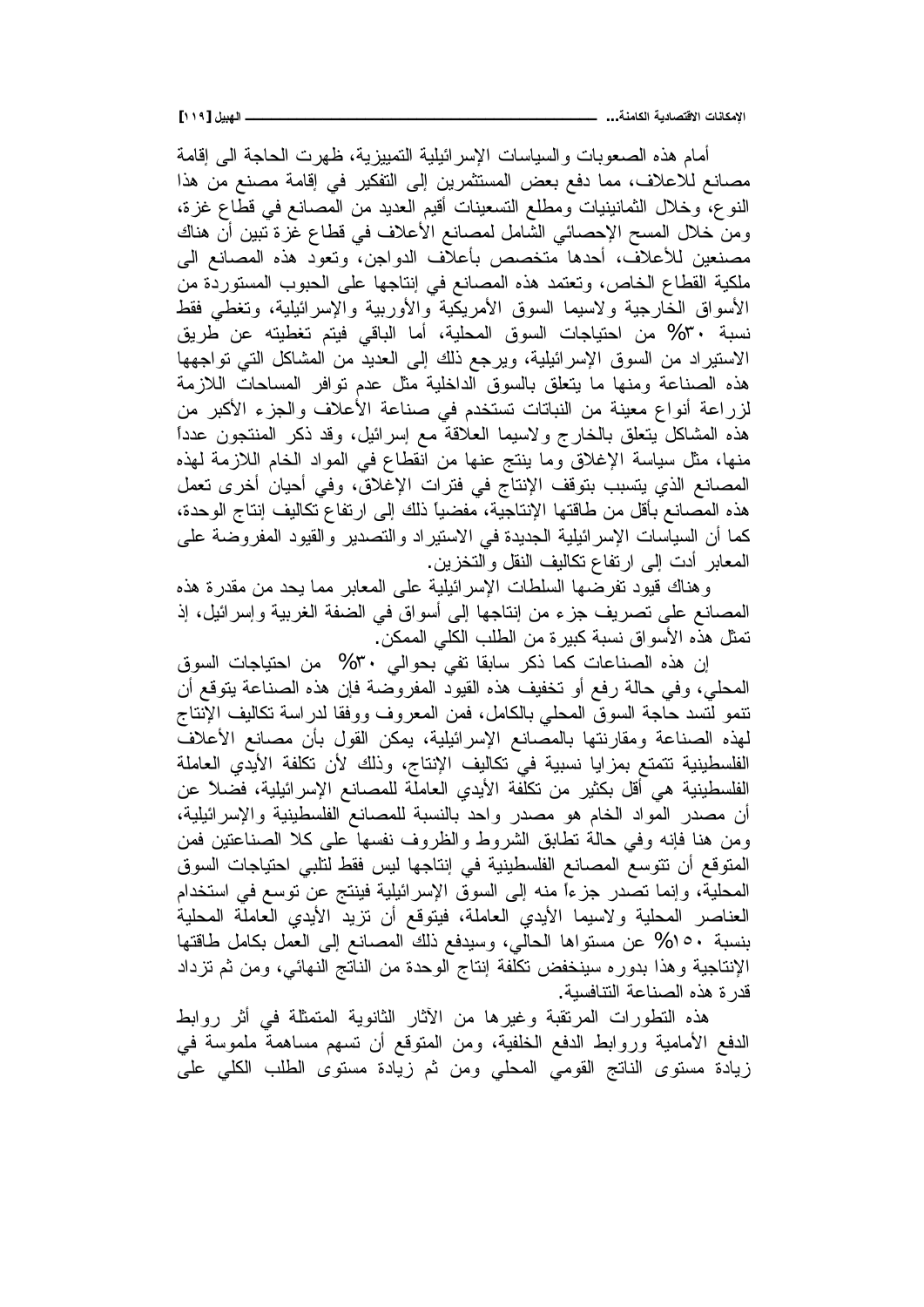**(ÏÖ) ÕÒ ÞNë¢Ë¦×ìÜàN**6666666666666666666666666666666666666666666666666666666666666666666666666666666666666**¾ŮƍƆƃŒŗŶƆœŞ/ťœŮřſƙŒƍ ŖŧŒťƗŒŗƒƄƂ [ÎÏÍ]**

القطاعات الإنتاجية الأخر ي، محسنا بذلك مستو ي الأداء الاقتصادي الفلسطيني ككل . ومخففاً من حدة مشكلة النطالة التي يعاني منها الاقتصاد الفلسطيني حاليا. **ثانياً- صناعة اللحوم المصنعة**: وهي إحدى النشاطات الإقتصادية الهامة في قطاع

غزة وسنستعرض هنا أهم هذه الصناعات وتشمل المرتديلا بأنواعها واللحوم المعلبة. وهي صناعة حديثة نسبيا، إذ أنشئ أول مصنع في قطاع غزة عام ١٩٨٥، وبلغ عدد المصانع المقامة حتى الأن خمسة تتوزع على مختلف مناطق القطاع، وتعتمد بشكل أساسى على اللحوم البيضاء مثل الدجاج والحبش، أما اللحوم الحمراء المستخدمة في الإنتاج فمعظمها لحوم مستوردة، ويقدر مستوى الإنتاج الشهري لمهذه المصانع بحوالي ٢٥ طنا، ويمثل ذلك نسبة ٢٥% من طاقتها الإنتاجية، وبإمكانها مضاعفة كمية الإنتاج بسهولة ويسوق معظم الإنتاج محليا ويذهب جزء منه إلى أسواق الضفة الغريبة والأسواق الإسرائيلية، ويأتـي جزء كبير من مستلزمات الإنتاج لـهذه الصناعة من الخارج أو من السوق الإسرائيلية.

وتستخدم هذه الصناعات عدداً محدوداً من الأيدي العاملة المحلية، اذ يقدر العدد الإجمالي بحوالي مائة عامل. وهناك عدد إضافي من العمال يعملون بصورة جزئية.

ونواجه هذه الصناعة عدداً من النحديات والمعوفات بعضها محلي، مثل نقص منتجات اللحوم المحلية، ولاسيما لحوم الأبقار والضأن، وعدم توافر الخدمات الأساسية والمتمثلة بوجود المناطق الصناعية المجهزة بالخدمات الأساسية التي تحتاجها مثل هذه الصناعة وغيرها من الصناعات الأخرى المرتبطة بها. كما أن هناك تحدٍ أخرٍ ناتجٍ عنٍ وجودٍ طاقةٍ إنتاجيةٍ فائضةٍ في هذه الصناعة، فكما ذكر سابقا فإن هذه الصناعة تعمل بحولي ٢٥-٣٠% من طاقتها الإنتاجية، مما يؤدي إلى ارتفاع نسبي في تكلفة إنتاج الوحدة فيها، وترتبط هذه المشكلة بعوامل أخرى نتعلق بالتحديات الخارجية التي تواجهها هذه الصناعة ومن أهم هذه التحديات:

أ. ا**لمضاربة التي تواجهها هذه الصناعة من المصانع الإسرائيلية**: إذ لها خبرة طويلة في هذا المجال، ونتنج أنواعاً مختلفة من هذه المنتجات، وتتفوق على المصانع المحلية في مجال التعبئة والتغليف وفي خدمات النقل والتخزين والتسويق، ونتميز المصانع الإسرائيلية بكبر الحجم والإمكانيات، مما يسمح لمها بإتباع سياسات سعرية غير عادلة تجاه الأسواق الفلسطينية، مثل سياسة الإغراق وسياسة تخفيض الأسعار بصورة كبيرة، وقد سببت هذه السياسات مشاكل ومصاعب عدة للمنتجين الفلسطينيين، ولاسيما في ضوء غياب الدعم الحكومي والحماية لمثل هذه الصناعات. فالمعروف أنه وفقا لاتفاق النعاون الاقتصادي الْفَلْسطَينِي الإسرائيلِي فإن المنتجات الإسرائيلية تسوق إلى الأسواق الفلسطينية من دون أية عوائق جمركية أو أية قيود مثل الحصص، في حين تواجه المنتجات الفلسطينية مختلف أنواع القيود في الأسواق الإسرائيلية، كالذريعة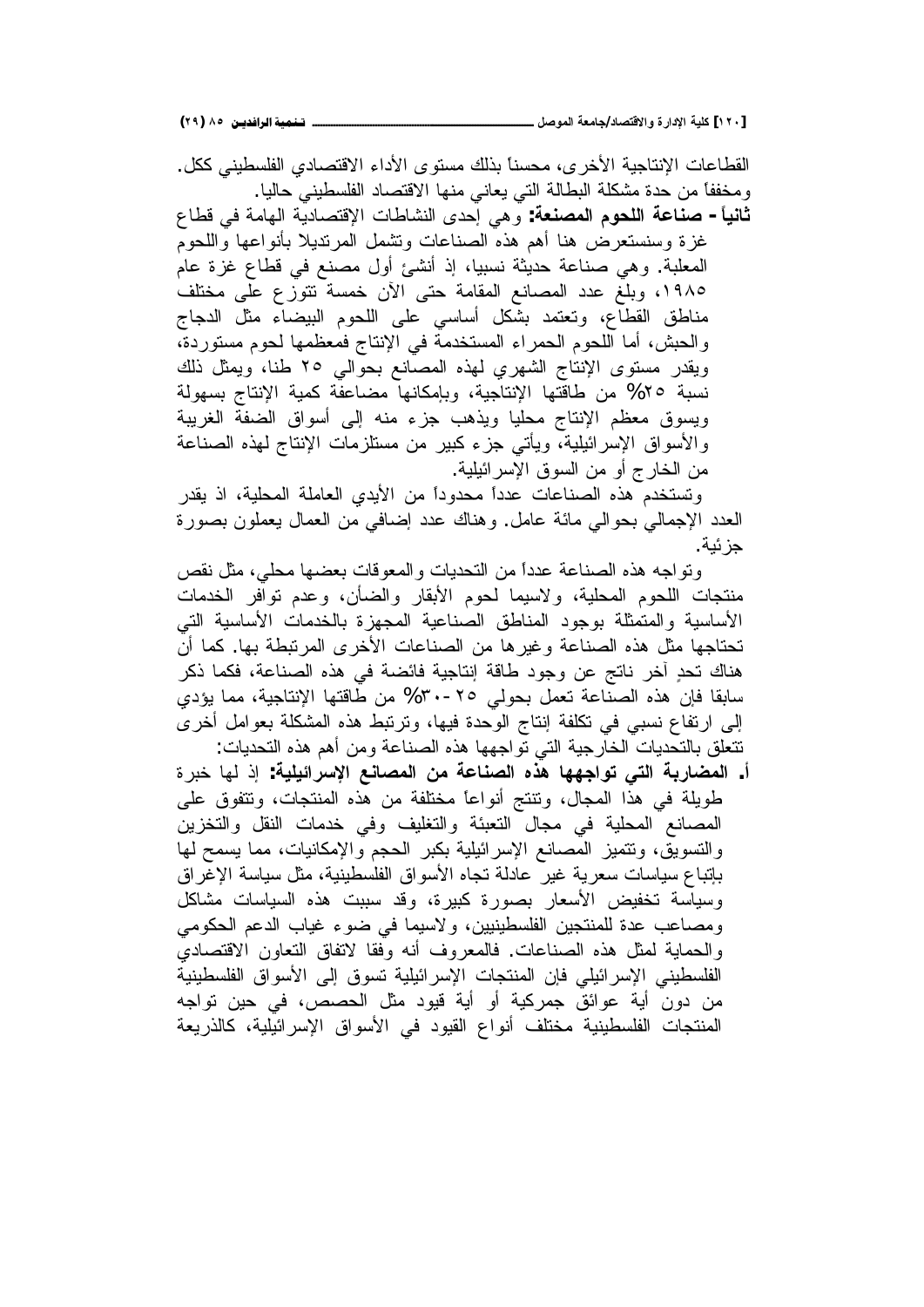**[ÎÏÎ] ¾ƒŕƌƃŒººººººººººººººººººººººººººººººººººººººººº ...ŗƈƆœƂƃŒŗƒťœŮřſƙŒ ŘœƈœƂƆƗŒ**

الأمنية ومنها ما يتعلق بمواصفات الإنتاج، مما قد يغلق الاسواق الإسرائيلية تصاما فيي وجه المنتجات الفلسطينية.

ب. ا**رتفاع تكاليف المواد الخام المستوردة**: سواء من إسرائيل أو من الخارج عن طريق ٳسرائيل، فما زالت ٳسرائيل تسيطر سيطرة تامة على المعابر، مما يمكنها من فرض مختلف القيود على حركة البضائع من قطاع غزة واليه. وفي الأونة الأخيرة فرضت إسرائيل قيودا كثيرة على السلع المستوردة إلى القطاع، وتخضع هذه السلع لإجراءات صارمة في التفتيش، كما أن كثيراً منها يحتجز في منطقة المعابر لمّدة طويلة، كل هذه الإجراءات نسببت في ارتفاع نكاليف المواد الأولية المستوردة المستخدمة في الإنتاج، وهذا بدوره يسبب ارتفاع تكاليف الإنتاج والحد من القدرة التنافسية للمصـانـع الفلسطينية، إذ يشكو المنتجون الفلسطينيون من هذه الصعوبات، واقترح معظمهم إجراءات للحد من هذه المشاكل أو التخفيف منها، ومن أهم هذه المقترحات: فرض قيود معينة على المنتجات الإسرائيلية، وذلك لتخفيف حدة المنافسة غير العادلة من الصناعات الإسرائيلية والعمل على نوفير منتجات اللحوم التي ندخل في هذه الصناعة، إما عن طريق نسهيل عملية الاستيراد، أو عن طريق تشجيع إقامة المزارع المحلية المتخصصة في إنتاج الأنواع المطلوبة من اللحوم بحيث يخف الاعتماد على السوق الإسرائيلية، مما يساعد على تخفيض تكلفة الإنتاج. كما أن بعض المنتجين يقترحون إقامة المناطق الصناعية التي تتوفر بها الخدمات الأساسية للصناعات الغذائية المماثلة لهذه الصناعة، فضلاً عن أنهم يطالبون بالتخفيف من إجراءات الترخيص، و المو اصفات المتعلقة بالتغليف و التعبئة.

ثالثاً – صناعة الألبا*ن* ومشتقاتها

وهي إحدى النشاطات الإقتصادية الرئيسة التي نرنبط بقطاع الثروة الحيوانية، ويقع ضمن هذه الصناعة العديد من النشاطات الإنتاجية مثل صناعة منتجات اللبن الرايب، منتجات الحليب المبستر ، منتجات الأجبان، منتجات الجيلاتي (الأيس كريم). وغير ذلك من النشاطات التي تستخدم منتجات الألبان في إنتاجها، ويستهلك قطاع غزة كميات كبيرة نسبيا من هذه المنتجات، بأكثر من ٦٥ ألف لتر يوميا، ولكن كمية الإنتاج من الحليب في قطاع غزة تقدر بحوالي ٢٥٨٠٠ لتر يوميا، أي أن هناك فرقا كبيرا بين الاستهلاك والإنتاج الملحى من الألبان، ويتم سد هذا العجز عن طريق استيراد مشتقات الألبان من السوق الإسرائيلية، كما أن جزءا من هذه الْمَشْتَقَات بِأَتَى مِن مَحَافِظَات الضفة الغربية ولاسيما الْخَلَيْل ونابلس، وتتركَّز معظم الواردات من منتجات الألبان الإسرائيلية في اللبن الرايب ومنتجات الأجبان، أما منتجات الضفة الغربية فتتركز في اللبنة واللبن وبعض أنواع الأجبان.

أما عن صناعة الألبان المحلية فهي تقع ضمن قائمة الصناعات الصغيرة، وفي هذا المجال يمكن التمييز بين النشاطات الأَتّية:

ƓƅŔƏţŗŞŪŕųƅŔŖƔƆţƅŔ Ɖƈ ƓƆţƈƅŔƃƜƎśŬƛŔũŧƂƔ **:ŜŨœűƃŒ ŔƒƄšƃŒ ŘœŞřƈƆ .Î** ١٥ ألف لتر بوميا، ويتم سد جزء منه عن طريق الإنتاج المحلي الذي يغطي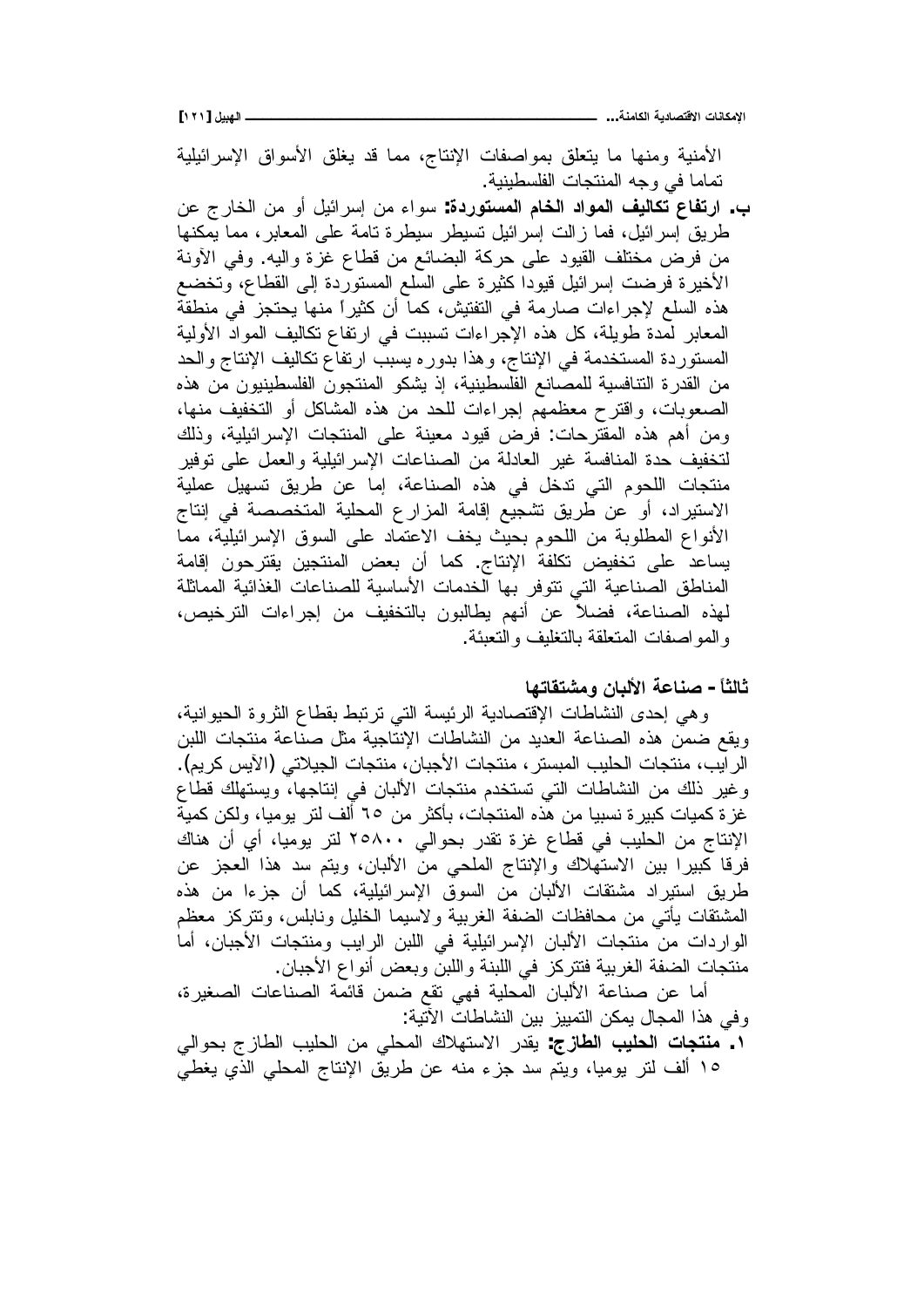**(ÏÖ) ÕÒ ÞNë¢Ë¦×ìÜàN**6666666666666666666666666666666666666666666666666666666666666666666666666666666666666**¾ŮƍƆƃŒŗŶƆœŞ/ťœŮřſƙŒƍ ŖŧŒťƗŒŗƒƄƂ [ÎÏÏ]**

نثلث الكمية المطلوبة، أما الباقي فيتم استيراده من إسرائيل ولاسيما الحليب المبستر، ويَأتني معظم الإنتاج المحلي من حليب الأبقار التبي نتوزع في مزارع صغيرة تنتشر في مناطق قطاع غزة المختلفة. وهناك عدد قليل من المزارع المتخصصة في إنتاج الحليب نتركز في منطقتي جباليا وخان يونس، فمثلا يبلغ عدد الأبقار الحلوب في منطقة جباليا حوالي ٤٣٠ رأساً وفي منطقة خان يونس ۱۲۵ ر أسا.

ومن الواضح أن الإنتاج المحلي من الحليب الطازج لا يغطي إلا نسبة معينة من الطلب المحلي، اذ إن معظم الإنتاج المحلي من الحليب الطازج يذهب إلى صناعة الأجبان التي يستخدم جزء كبير منها في صناعة الحلويات المحلية، كما أن نسبة أخرى من هذا الحليب تستخدم في صناعة اللبن الرايب، مما سبق يمكن القول بأن هناك مجالاً للتوسع في إنتاج الحليب الطازج، وذلك لسبب بسيط وهو وجود السوق المحلية وإمكانية تمتع المنتجين المحليين بمزايا نسبية تمكنهم من منافسة المنتجات الإسرائيلية المستوردة ويعتمد التوسع في إنتاج الحليب الطازج على العديد من العوامل المرتبطة بوضع الإقتصاد الفلسطيني ككلّ، وحالة التبعية الإقتصادية التي كرسها الاحتلال الإسرائيلي طيلة سنوات الاحتلال، واستمرت حتى بعد توقيع اِنفاقية السلام.

ويمكن توضيح أهم العوامل التي تؤثر وتتحكم في إنتاج الحليب الطازج كما یاتی:

- أ. يقدر عدد الأبقار الحلوب الموجودة في قطاع غزة بحوالبي ١٤٥٠ رأسا نتوزع بين السلالات المختلفة، ويتذبذب هذا العدد صعودا وهبوطا تبعا للأوضاع الإقتصادية والسياسية التبي تمر بها المنطقة، وتتصف هذه الأوضاع بحالة من عدم الاستقرار، مما يؤثر سلبا على إمكانية قيام مشروعات إستثمارية كبيرة وبرؤوس أموال كبيرة لإقامة مزارع كبيرة ومتخصصة فى تربية الأبقار الحلو ب.
- ب. الرقعة الجغرافية في قطاع غزة محدودة المساحة، مما أدى إلى إرتفاع أسعار الأراضي بشكل كبير، واعتماد مزارع نربية المواشي على الأعلاف المستوردة بصورة كلية، وما ينرنب على ذلك من إرتباط نشاط هذه المزارع بصورة غير مباشرة بالإقتصاد الإسرائيلي، ولاسيما فيما يتعلق بالحصول علم منتجات الأعلاف، والسلالات الجيدة، والمستلزمات البيطرية اللازمة للعناية بالأبقار .
- ج. المؤسسات والنظم المتعلقة بتسويق وتصريف الإنتاج من الحليب الطازج، إذ أنه لا يوجد نظام قائم لجمع الحليب الطازج، وتخزينه وتصريفه، مثل الجمعيات التعاونية للمزارعين، وهذا يحد من إمكانية قيام مزارع كبيرة متخصصة، أو التوسع في المزار ع القائمة، بسبب مخاطر التخزين والتسويق.
- د. السياسات الحكومية، اذ إن هناك غيابا للسياسات الحكومية المتعلقة بتشجيع المزارعين وحمايتهم كما هو معمول به في الدول الأخرى ولاسيما إسرائيل، والسبب في ذلك هو غياباً وجود سلطة وطنية خلال فترة الاحتلال السابقة،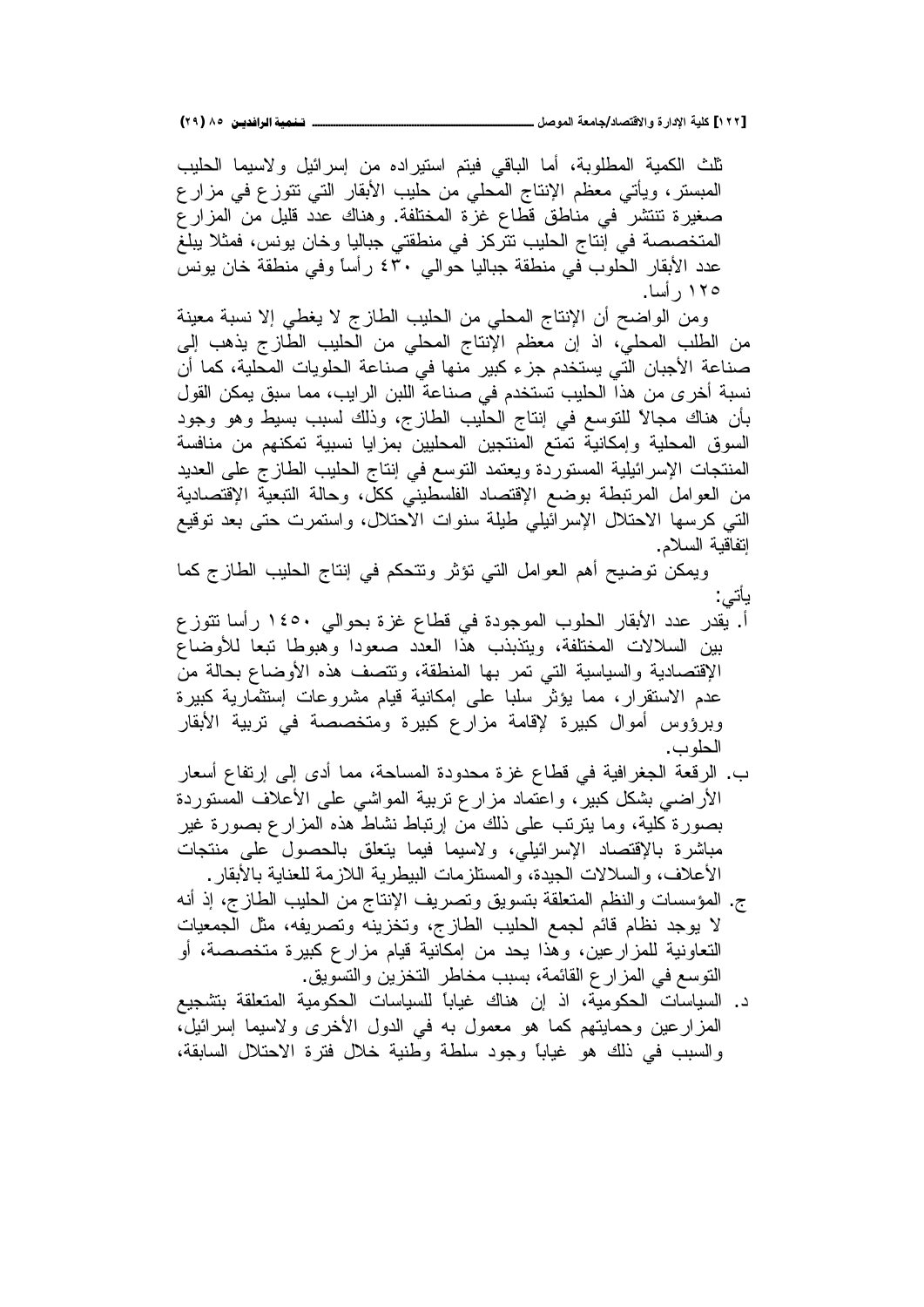وخضوع المزارعين الفلسطينيين للقوانين والأحكام العسكرية التبي كانت سارية المفعول في قطاع غزة أثناء فترة الاحتلال، ومع قدوم السلطة الوطنية الْفَلْسَطِينِيَّة، لَم تُول هذه السلطة اهتماماً كافياً للقطاع الزراعي بسبب انشغالها في حل الأزمات التي تصنعها إسرائيل كل يوم والمنعلقة بمشاكل الإغلاق ومنع العمال مع العمل في إسرائيل والسيطرة على الصادرات والواردات من خلال سيطرنها على المعابر من قطاع غزة وإليه.

- ه ارتفاع تكاليف الإنتاج، وذلك لأن تربية الأبقار الحلوب كما ذكرنا سابقا يعتمد كليا على الأعلاف المستوردة عن طريق إسرائيل، مما يرفع تكلفة هذه الأعلاف نتيجة لاحتكار إسرائيل لمهذه التجارة، وكذلك لارتفاع تكاليف النقل والتحميل والتفريغ، والارتفاع النسبي في معدلات الأجور .
- ŖƔŔũƅŔƉŗƆƅŔŚŕŠśƊƈƉƈŘŪŻ ŵŕųƁƃƆƎśŬƔ **:ŔƒŒŧƃŒ ƇœŕƃƕŒŘœŞřƈƆ ŗŵœƈŮ .Ï** حو الى ١٥ ألف لتر. يوميا ، ويتم سد هذا الطلب كلياً عن طريق الاستير اد او من إسرائيل من محافظات الضفة الغربية ولاسيما محافظة الخليل.

وقد جرت عدة محاولات لإقامة مصانع اللبن الرايب في قطاع غزة، وأقيم بالفعل مصنعان، استمر أحدهما لمدة ثم لم يتمكن من الصمود في وجه المنافسة من المنتجات الإسر ائيلية، واضطر للنوفف عن الإنتاج.

وهناك اسباب عديدة وراء هذا النوقف هذه المصانع وأهمها:

- أ. الجودة، حيث أن مستوى الجودة في منتجات المصانع المحلية لايضاهي مستوى الجودة في إسرائيل، نظراً لافتقار هذه المصانع للألات الحديثة، فضلاً عن أن طرق التغليف والتعبئة لم تكن بالمستوى المطلوب مع انعدام مواصفات إنتاج محددة نتماشى معها ولاسيما في ظل غياب السلطة الوطّنية في السابق.
- ب. اعتمدت هذه المصانع كليا على استيراد مستلزمات إنتاجها المتعلقة بالتعبئة والحفظ والنغليف من الخارج، وفي بعض الأحيان على المنتجين الإسرائيليين مما رفع تكلفة الإنتاج فيها.
- ج. صغر حجم هذه المصانع وعدم مقدرتها الوصول إلىي الحجم الأمثل للإنتاج مما رفع نكلفة إنتاج الوحدة بالمقارنة بالمصانع الإسرائيلية المنافسة.
- د. عدم تماشي هذه المصانع مع متطلبات السوق المحلي من ناحية الأسعار وسعة العبوٰة، وقدَّ استطاعت مصَّانّع في الخليل الصمود في وجه المنافسة الإسرائيلية عن طريق ملاءمة منتجاتها لمنطلبات السوق المحلية.
- ه. المنافسة من قبل المصانع الإسرائيلية المدعومة من حكومتها، وبالمقابل لاتوجد أي حماية للمصانع المحلية الصغيرة. والغير قادرة على الصمود في وجه المصانع الإسرائيلية الكبيرة التي انبعت سياسات متعمدة تهدف إلى القضاء على المصانع الفلسطينية .
- و . نذبذب الإنتاج المحلي من الحليب، مما أدى إلى استيراد الحليب من اسرائيل ومن ثم أصبحت عرضة للأثار السلبية للسياسات الإسر ائيلية.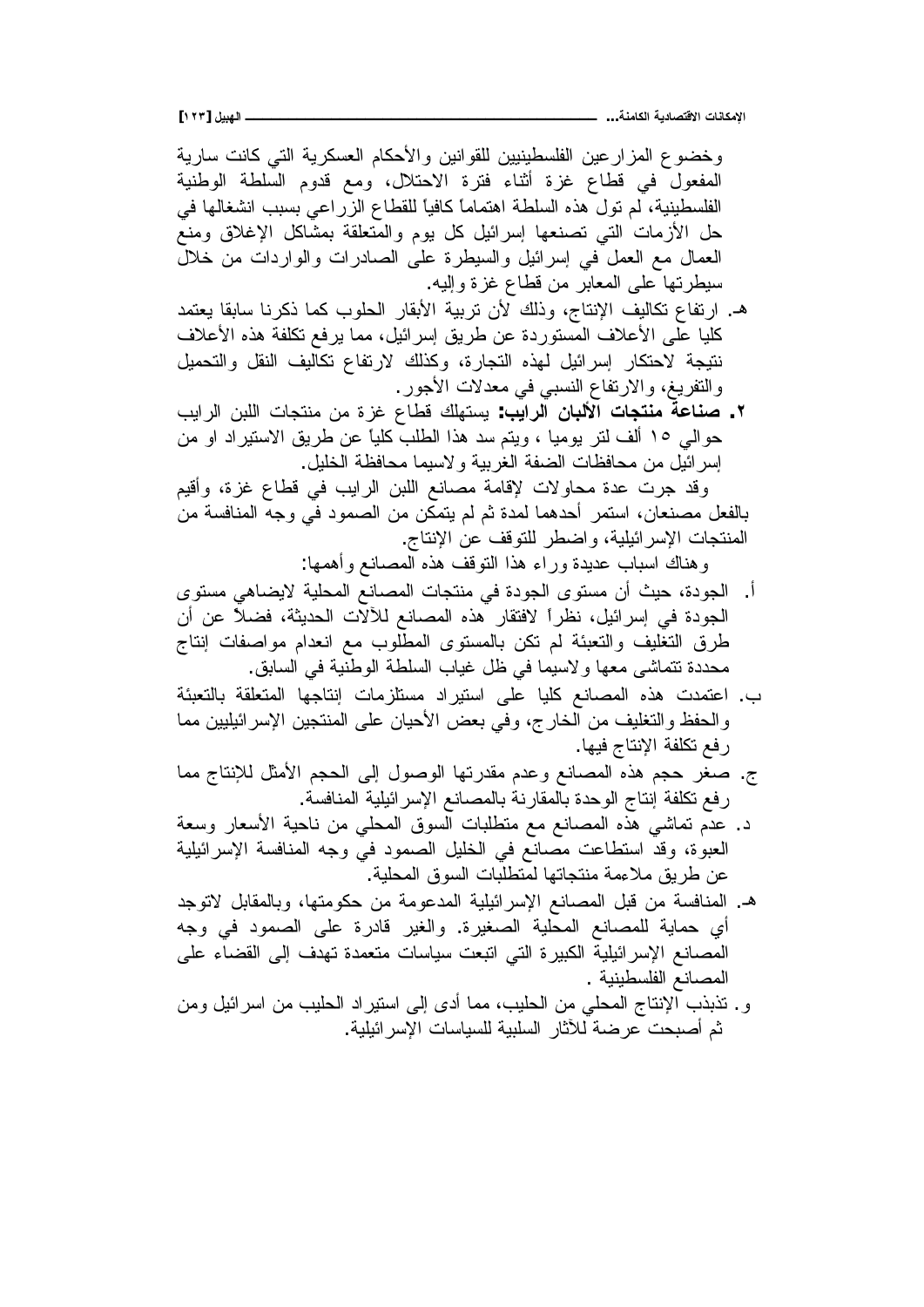**(ÏÖ) ÕÒ ÞNë¢Ë¦×ìÜàN**6666666666666666666666666666666666666666666666666666666666666666666666666666666666666**¾ŮƍƆƃŒŗŶƆœŞ/ťœŮřſƙŒƍ ŖŧŒťƗŒŗƒƄƂ [ÎÏÑ]**

Ƒƅŏ ƓƆţƈƅŔ ŞŪŕųƅŔ ŖƔƆţƅŔ ŞŕśƊŏ Ɖƈ ŘũƔŗƄ řŗŬƊ ŖƍŨśƏ **:ƇœŕŞƕŒ ŗŵœƈŮ .Ð** صناعة الأجبان، وتنتشر في شكل مصانع صغيرة في مختلف أنحاء قطاع غزة، تتخصص في إنتاج نوع واحد من الجبن وهي الجبنة البيضاء المحلية والتي نتنج كذلك بشكل كبير في البيوت وتسوق محليا. ويبقى هذا النشاط محدودا في إمكانيات نوسعه وذلك لارتباطه بطبيعة المنتج الطازج والذي يجب استهلاكه خلال فترة قصيرة نسبيا أي أن هذا النشاط يتذبذب حول نفس المستوى تقريبا وذلك لارتباطه بطبيعة العادات الاستهلاكية السائدة في المجتمع الفلسطيني، كما أن هناك محدودية لإمكانيات التوسع فيه لارتباطه بعوامل هيكلية، ثابتة في المدى القصير ، مثل عدد السكان ، وأفاق التوسع في الأسواق المحيطة .

ũƔŗƄ¿ƄŮŗŚũƏųśƓśƅŔŚŕųŕŮƊƅŔ ƐŧţŏƓƍƏ **:(ƅƒŧƂũƒƓŒ)ƑřƚƒŞƃŒŗŵœƈŮ .Ñ** خلال السنوات القليلة الماضية والتي تستهلك كمية كبيرة من منتجات الألبان ولاسيما الحليب الطازج والمجفف، وتعتمد على الحليب المجفف بنسبة أكبر، بسبب انخفاض النكلفة النسبية لهذا المنتج مقارنة بالحليب الطازج، ولكن في حالة حدوث نوسع في إنتاج الحليب الطازج وتحقيق انخفاض في تكلفة إنتاج هذا الحليب، وكذلك في حالة الاستقرار في الإمدادات من هذه السلعة، فان هناك إمكانية لتوسع هذه المصانع في استخدام الحليب الطازج المنتج محليا.

ووفقا للمسح الشامل فإنه يوجد أربعة مصانع للجيلاتي في قطاع غزة، يتذبذب إنتاجها موسميا اذ يزداد حجم الإنتاج في فصل الصيف مقارنة بفصل الشتاء، مثلا وقُبِلَ سنواتِ قُلْيَلَة لَمْ يَكِنْ هَنَاكَ أي مصنع من هذه المصانع وكانت السوقي المحلية، تغطي عن طريق المنتجات الإسرائيلية، ولكن الوضع القائم الأن هو عكس ذلك حيث أن المصانع المحلية تغطي معظم الاستهلاك المحلي، كما أن جزء من إنتاج هذه المصانع يصدر إلى داخل الخط الأخضر، وكذلك إلى أسواق الضفة الغربية ويتوقف مستوى هذه الصادرات على أوضاع الإغلاق والسياسات الإسرائيلية المتعلقة بذلك.

ونتمتع المصانع الفلسطينية في غزة ببعض المزايا النسبية مما خفض من تكاليف إنتاجها وجعلها قادرة على منافسة المصانع الإسرائيلية، وأهم هذه المزايا تتمثّل في انخفاض معدلات الأجور المحلية مقارنة بالأجور في إسرائيل، وكذلك انخفاض معدلات الإيجارات ونكاليف النقل مقارنة بالمصانع الإسرائيلية، وغير أن هذه المصانع تواجه بعض المصاعب قد تحد من إمكانية توسعها في المستقبل المنظور . وأهم هذه الصعاب يمكن حصرها فيما يلي:

- أ. صغر حجم السوق المحلي، مما أدى إلى انخفاض هامش الربح لهذه المصانع وحد من امكانية النوسع الأفقى والرأسى عن طريق الاستثمارات الذانية.
- ب. المعوفات النبي نضعها إسرائيل أمام النصدير إلىي السوق الإسرائيلية والنبي نتزكز في مواصفات الإنتاج التي قد يكون من الصعب الالتزام فيها من قبل المصانع الفلسطينية بالإضافة إلى ذلك فان هناك قيود نتعلق بالذرائع الامنية.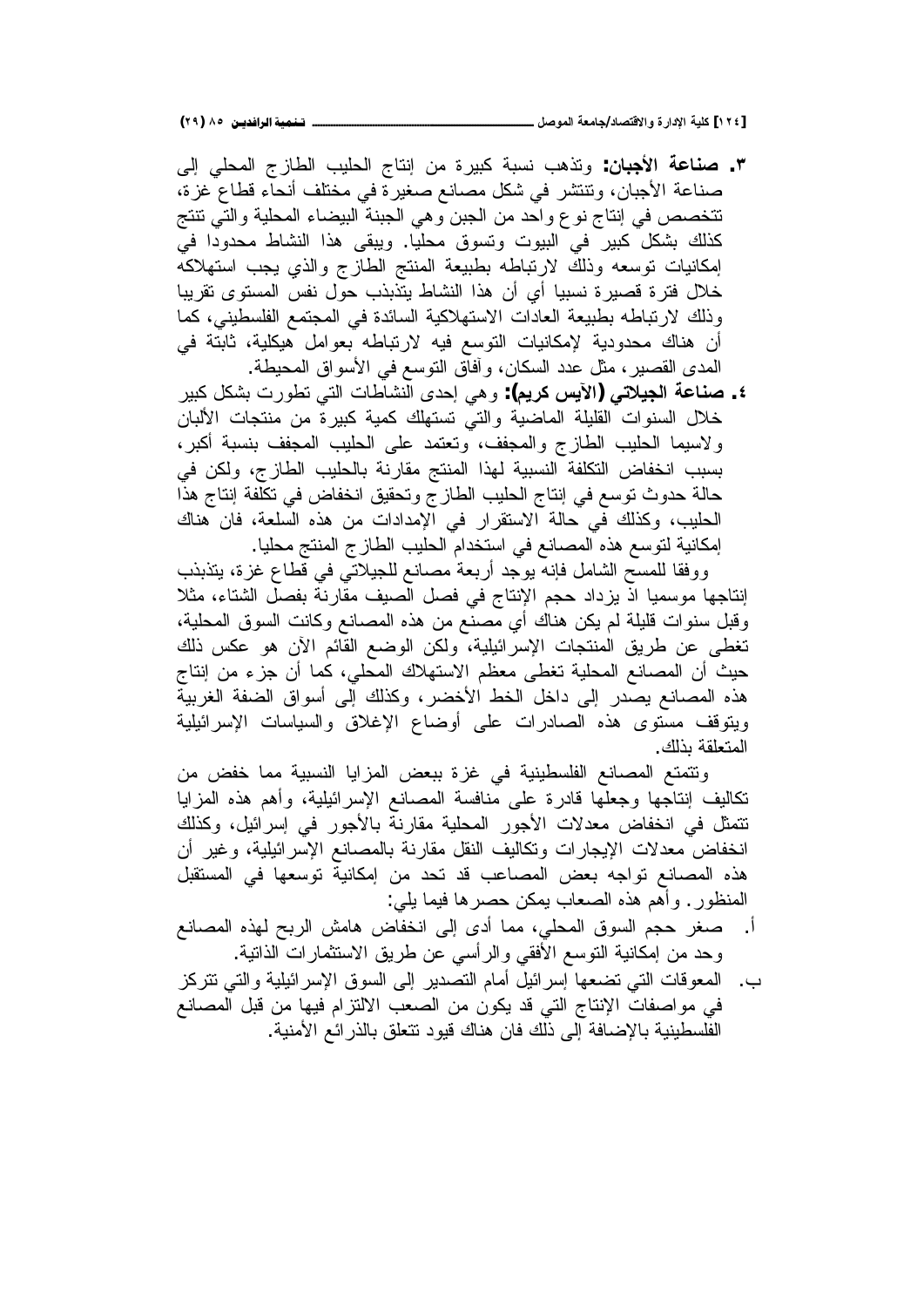**[ÎÏÒ] ¾ƒŕƌƃŒººººººººººººººººººººººººººººººººººººººººº ...ŗƈƆœƂƃŒŗƒťœŮřſƙŒ ŘœƈœƂƆƗŒ**

- ج. طبيعة هذا المنتج تحد من إمكانية التوسع في تصدير ه إلى الخارج، حيث هناك تكاليف مر تفعة مر تبطة بالنقل و الحفظ و التخز بن و التغليف. د. غياب المساعدة أو الدعم الحكومي، والمنمثلة في صورة قروض ميسرة، أو إعفاءات ضريبية، تمكنها من الوقوف أمام المصانع الإسرائيلية الكبيرة الحجم و المدعو مة حكو مياً. بالرغم من هذه الصعوبات، فإن هذه الصناعة استطاعت النمو والتوسع في ظل ظروف إقتصادية صعبة، وهناك إمكانية لتوسعها وإنتعاشها، إذا ما حدث هناك تحسن في الوضع الإقتصادي العام، والذي يرتبط بدوره بالوضع السياسي ككل. **ŘœŞœřƈřŪƙŒ Î-Ò** يواجه قطاع الثروة الحيوانية العديد من الصعوبات التي نؤدي إلىي نقلبات نؤثر فيه وتتعكس أثارها على باقى فطاعات الإقتصاد الوطني، ويمكن تحديد عدد من المشاكل أو الصعوبات بما يأتبي: ا ـ صغر المساحة الإجمالية لقطاع غزة أدى إلى انعدام مناطق الرعي، وكان سببا في ارتفاع أسعار الأراضي. ٢. الاعتماد بشكل كبير جدا على الأعلاف المستوردة أدى إلى ارتفاع تكلفة الإنتاج الذي عجز عن المنافسة الخارجبة. ٣. الصعوبات الناتجة عن الإجراءات والسياسات الإسرائيلية مثل سياسة الإغلاق وفرض أنواع القيود على الصادرات والواردات الفلسطينية سواء من منتجات الْمَرْ و ۃ الْحيو انيـٰه أو ۖ غير ها ـ
- ٤. عدم وجود خطة واضحة أو سياسة زراعية لتوجيه قطاع الثروة الحيوانية ونتميته، تلبي حاجة الإقتصاد الوطنبي ككل.
- 0 ـ عدم نو افر الموارد المالية الكافية التي نعد ضرورة لتحقيق المساهمة الفعالة في تنمية قطاع الثروة الحيوانية، ويرجع سبب ذلك إلى عدم وجود نظام مصرفي منطور، إذ إن النظام المصرفي حديث العهد نسبيًا، كما أنه لا يشتمل على البنوك المتخصصة في مجالات النشاط الزراعي.
- ٢. صغر حجم الإقتصاد المحلي، وهذا يعني عدم وجود الكثير من الصناعات المر نبطة بقطاع الثروة الحيوانية، كصناعة الأعلاف ومنتجات الألبان و الصناعات الجلدية بأنو اعها.

ا**لتو صبـات** 

**ƑƈŒƍƒšƃŒŜœřƈƗŒųœűƀƃťƆƕŒťƒŶŕűƒűŤřƃŒ¾œŞƆƑż .Î**

بعد التخطيط أحد أولويات تطوير هذا النشاط، بتطلب ذلك تحديد أبعاد زمنية حول ما يمكن تحقيقه من أهداف خلال الفترة التي يغطيها البرنامج التخطيطي، ويمكن أن يناط هذا الأمر بالجهة المختصة ذات الصلاحيات الكامنة حول صياغة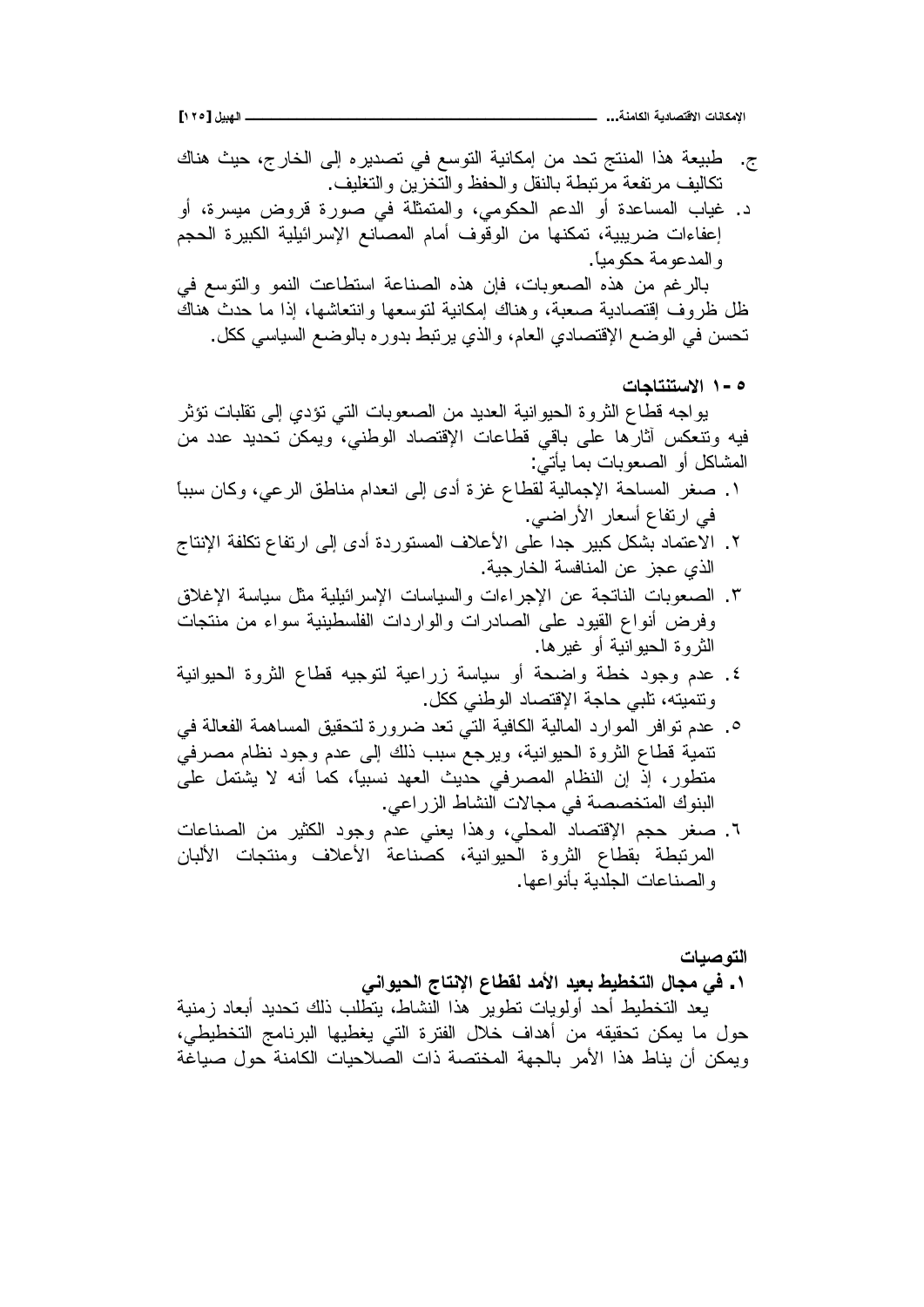**(ÏÖ) ÕÒ ÞNë¢Ë¦×ìÜàN**6666666666666666666666666666666666666666666666666666666666666666666666666666666666666**¾ŮƍƆƃŒŗŶƆœŞ/ťœŮřſƙŒƍ ŖŧŒťƗŒŗƒƄƂ [ÎÏÓ]**

البرنامج التخطيطي، مع الأخذ في الاعتبار أراء الجهات المختلفة المرتبطة بهذا النشاط.

**ƑƈŒƍƒšƃŒŜœřƈƗŒųœűſƑżŗƄƆœŶƃŒŗƒŧŬŕƃŒŖƍƀƃŒƇƒŨŒƍƆťŒťŵō¾œŞƆƑż .Ï**

وببدأ ذلك بحصر الاحتياجات البشرية الخاصة بهذا القطاع والأعمال المرتبطة به، ليتسنى الوقوف على أوضاعهم الراهنة من جهة، واحتياجات قطاع الإنتاج الحيواني من جهة أخرى، طيلة الفترة الزمنية التي يغطيها البرنامج التخطيطي. وعلى ضوء ذلك يمكن إعداد الموازين البشرية المختلفة التي تظهر الْفَائِض والعجز في كل حالَّة، والتأهيل المطلوب للعاملين في مجالي التعليم والندريب، ولاسيما أن الدراسة قد أوضحت أن أكثر من ٤٢% من العاملين في فطاع الإنتاج الحيواني يجهلون مجرد القراءة والكتابة، الأمر الذي يتطلب وجود برامج تعليم وتثقيف ملائمة للعاملين في هذا النشاط، وفرص العمل التي يمكن تطوير ها، ثم هناك الاعتبارات المتعلقة بكيفية جذب عاملين جدد إلى هذه المهنة مع كفالة دخول مناسبة.

**ŗƒƈŒťƒƆƃŒŘœŪŒŧťƃŒƍƑƆƄŶƃŒŚšŕƃŒ¾œŞƆƑż .Ð**

يعد تطوير البحث العلمي في قطاع الإنتاج الحيواني ضرورة بالغة من حيث:

- أ. دراسة خصائص مزارع النزبية والعمل على نحسين مواصفاتها من أجل زيادة الإنتاج الحيو انبي.
- ب. دراسة وافية عن الأنواع المختلفة للضأن والماعز والأبقار ومعرفة الأنواع المهجنة التي يمكن تربيتها في هذه البلاد ومحاولة خلق الظروف والبيئة المناسبة لذلك، من أجل تحسين نوعية الإنتاج.
- ج. قد يكون من الملائم إنشاء مركز أو معهد علمي للأبحاث الخاصة بهذا المجال، بما في ذلك ندر بب العاملين.
- **ŗƒƈŒƍƒšƃŒŖƍŧśƃŒųœűƀƃŗƈƆœƂƃŒ ŗƒƄŕƀřŪƆƃŒžœżƓŒ¾œŞƆƑż .Ñ** هناك مجالات من شأنها نطوير قطاع الثروة الحيوانية وتحسينه مستقبلا ومن أهمها:
- أ. النوسع في إقامة المزارع النموذجية المكثفة التي نعتمد بشكل أساسي على الأعلاف المصنعة أو المستوردة ولا تحتاج إلى مساحات كبيرة من الأراضي.
- ب. النوسع في مجال النعليم الزراعي وإقامة المعاهد والمدارس المتخصصة لإحداث تكامل بين النشاط الزراعي والنشاط التعليمي، وكذلك النوسع في الأبحاث الزراعية، وذلك بهدف تطوير وتحسين السلالات الملائمة للظروف البيئية التي نعبشها.